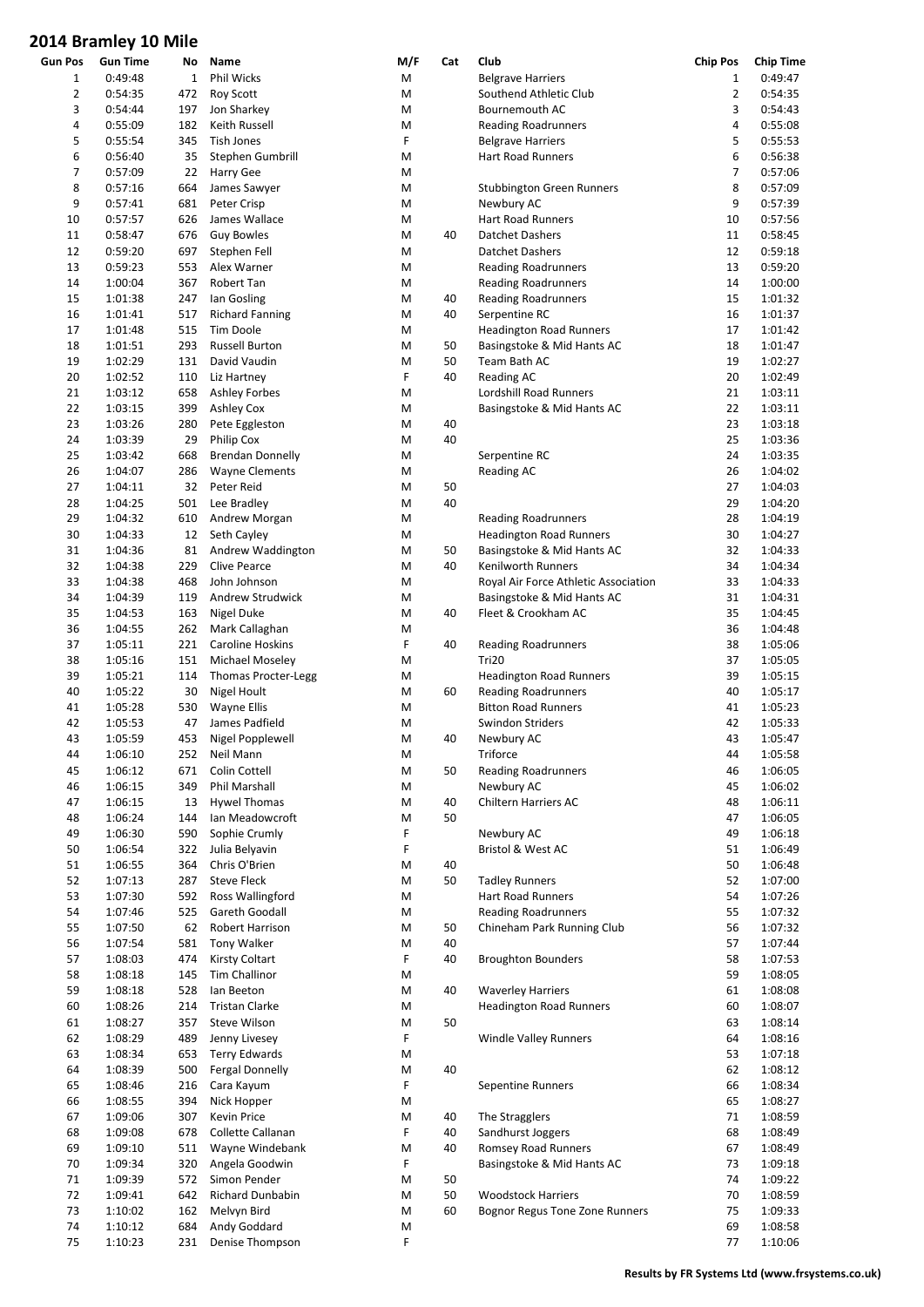| Gun Pos | <b>Gun Time</b> | No  | Name                    | M/F                                                                                                        | Cat | Club                                 | <b>Chip Pos</b> | <b>Chip Time</b> |
|---------|-----------------|-----|-------------------------|------------------------------------------------------------------------------------------------------------|-----|--------------------------------------|-----------------|------------------|
| 76      | 1:10:29         | 648 | Melvin Silvey           | M                                                                                                          | 50  | <b>Reading Roadrunners</b>           | 78              | 1:10:21          |
| 77      | 1:10:33         | 620 | Paul Field              | M                                                                                                          |     | <b>Bramley Trail Runners</b>         | 79              | 1:10:22          |
|         |                 |     | Jon Barker              |                                                                                                            |     |                                      |                 |                  |
| 78      | 1:10:38         | 428 |                         | M                                                                                                          | 40  | <b>Headington Road Runners</b>       | 80              | 1:10:28          |
| 79      | 1:10:42         | 695 | Adrian Webb             | M                                                                                                          | 50  | City of Salisbury ARC                | 72              | 1:09:07          |
| 80      | 1:10:45         | 24  | Belinda Tull            | F                                                                                                          | 40  | <b>Reading Roadrunners</b>           | 85              | 1:10:40          |
| 81      | 1:10:46         | 651 | Andy Ball               | M                                                                                                          |     | <b>Highgate Harriers</b>             | 87              | 1:10:41          |
| 82      | 1:10:48         | 623 | Dave Ethell             | M                                                                                                          | 40  |                                      | 81              | 1:10:34          |
|         |                 |     |                         |                                                                                                            |     |                                      |                 |                  |
| 83      | 1:10:51         | 93  | John Mckenzie           | M                                                                                                          | 50  | <b>Hardley Runners</b>               | 82              | 1:10:36          |
| 84      | 1:11:07         | 177 | <b>Claire Marks</b>     | F                                                                                                          | 40  | <b>Reading Roadrunners</b>           | 84              | 1:10:39          |
| 85      | 1:11:08         | 335 | <b>Bruce Cooke</b>      | M                                                                                                          | 60  | <b>Burnham Joggers</b>               | 89              | 1:10:48          |
| 86      | 1:11:10         | 372 | Marc Whyborn            | M                                                                                                          | 40  |                                      | 88              | 1:10:46          |
|         |                 |     |                         |                                                                                                            |     |                                      |                 |                  |
| 87      | 1:11:27         | 267 | <b>Tony Brackstone</b>  | M                                                                                                          | 60  | Southern Counties Vets AC            | 92              | 1:11:18          |
| 88      | 1:11:29         | 18  | Darren Way              | M                                                                                                          | 40  | <b>Bitton Road Runners</b>           | 91              | 1:11:08          |
| 89      | 1:11:36         | 237 | Lloyd Edwards           | M                                                                                                          |     |                                      | 90              | 1:11:01          |
|         |                 |     |                         | F                                                                                                          |     |                                      | 94              |                  |
| 90      | 1:11:39         | 291 | Debbie Jones            |                                                                                                            |     | <b>Chippenham Harriers</b>           |                 | 1:11:27          |
| 91      | 1:11:46         | 58  | Paul Bothamley          | M                                                                                                          | 40  |                                      | 76              | 1:10:02          |
| 92      | 1:11:49         | 189 | Bernadette Maher        | F                                                                                                          |     | Wimbledon Windmilers                 | 93              | 1:11:21          |
| 93      | 1:12:05         | 565 | Jim Karthauser          | M                                                                                                          |     |                                      | 83              | 1:10:37          |
| 94      | 1:12:07         | 587 | <b>Brian Bower</b>      | M                                                                                                          | 60  | <b>Burnham Joggers</b>               | 98              | 1:11:47          |
|         |                 |     |                         |                                                                                                            |     |                                      |                 |                  |
| 95      | 1:12:10         | 301 | Gerry Smith             | M                                                                                                          | 60  | Epsom & Ewell Harriers               | 99              | 1:11:59          |
| 96      | 1:12:13         | 79  | Hamish Milne            | M                                                                                                          |     |                                      | 100             | 1:12:00          |
| 97      | 1:12:24         | 178 | lan Armstrong           | M                                                                                                          | 40  | Tri20                                | 97              | 1:11:46          |
| 98      | 1:12:25         | 614 | Graham Lake             | M                                                                                                          |     |                                      | 95              | 1:11:43          |
|         |                 |     |                         |                                                                                                            |     |                                      |                 |                  |
| 99      | 1:12:27         | 243 | Peter Healy             | M                                                                                                          | 50  | Basingstoke & Mid Hants AC           | 102             | 1:12:11          |
| 100     | 1:12:28         | 686 | Kevin Johnson           | M                                                                                                          |     |                                      | 86              | 1:10:41          |
| 101     | 1:12:28         | 42  | <b>Daniel Fuller</b>    | M                                                                                                          |     |                                      | 103             | 1:12:15          |
| 102     | 1:12:28         |     | Gareth Howes            | M                                                                                                          |     |                                      | 101             | 1:12:07          |
|         |                 | 644 |                         |                                                                                                            |     |                                      |                 |                  |
| 103     | 1:12:29         | 306 | Jane Davies             | F                                                                                                          | 60  | Epsom & Ewell Harriers               | 105             | 1:12:18          |
| 104     | 1:12:44         | 356 | <b>Stuart Humphries</b> | M                                                                                                          |     |                                      | 104             | 1:12:17          |
| 105     | 1:12:48         | 522 | <b>Mark Perkins</b>     | M                                                                                                          |     | <b>Headington Road Runners</b>       | 107             | 1:12:22          |
| 106     | 1:12:53         | 687 |                         | M                                                                                                          |     |                                      | 108             | 1:12:32          |
|         |                 |     | Ashley Jones            |                                                                                                            |     |                                      |                 |                  |
| 107     | 1:12:57         | 164 | Helen Bain              | F                                                                                                          | 40  | Devizes Running Club                 | 96              | 1:11:44          |
| 108     | 1:13:06         | 413 | Alex Smith              | M                                                                                                          | 40  | <b>Headington Road Runners</b>       | 111             | 1:12:47          |
| 109     | 1:13:18         | 159 | Deborah Hall            | F                                                                                                          |     |                                      | 113             | 1:12:50          |
| 110     | 1:13:26         | 279 | <b>Barry Tucker</b>     | M                                                                                                          |     |                                      | 112             | 1:12:49          |
|         |                 |     |                         |                                                                                                            |     |                                      |                 |                  |
| 111     | 1:13:28         | 40  | Andrew Berry            | M                                                                                                          |     |                                      | 110             | 1:12:43          |
| 112     | 1:13:31         | 82  | Colin Wilson            | M                                                                                                          | 40  |                                      | 114             | 1:13:13          |
| 113     | 1:13:34         | 142 | Ian Combellack          | M                                                                                                          | 50  | Reading Joggers                      | 106             | 1:12:21          |
| 114     | 1:13:39         | 94  | Mike Hanlon             | M                                                                                                          |     |                                      | 116             | 1:13:14          |
|         |                 |     |                         |                                                                                                            |     |                                      |                 |                  |
| 115     | 1:13:40         | 469 | Joanne Johnson          | F                                                                                                          |     | Royal Air Force Athletic Association | 117             | 1:13:15          |
| 116     | 1:13:41         | 375 | James Bickerstaffe      | M                                                                                                          |     | Swindon Striders                     | 121             | 1:13:20          |
| 117     | 1:13:41         | 419 | <b>Trevor Smith</b>     | M                                                                                                          | 40  | <b>Overton Harriers</b>              | 122             | 1:13:31          |
| 118     | 1:13:45         | 494 | David Dibben            | M                                                                                                          | 60  |                                      | 120             | 1:13:17          |
|         |                 |     |                         |                                                                                                            |     |                                      |                 |                  |
| 119     | 1:13:48         | 384 | Jonathan Hall           | $\mathsf{M}% _{T}=\mathsf{M}_{T}\!\left( a,b\right) ,\ \mathsf{M}_{T}=\mathsf{M}_{T}\!\left( a,b\right) ,$ | 40  | Reading Joggers                      | 109             | 1:12:34          |
| 120     | 1:14:02         | 655 | Francesca Jannetta      | F                                                                                                          |     | Serpentine RC                        | 126             | 1:13:46          |
| 121     | 1:14:05         | 246 | Mark Chamberlain        | M                                                                                                          | 40  |                                      | 123             | 1:13:40          |
| 122     | 1:14:07         | 386 | <b>William Gregory</b>  | M                                                                                                          |     |                                      | 124             | 1:13:44          |
|         |                 |     |                         |                                                                                                            |     |                                      |                 |                  |
| 123     | 1:14:09         | 76  | Chris Blair             | M                                                                                                          |     |                                      | 118             | 1:13:15          |
| 124     | 1:14:11         | 622 | David Marsden           | M                                                                                                          |     | <b>Reading Roadrunners</b>           | 129             | 1:13:59          |
| 125     | 1:14:13         | 374 | Nicholas Clapham        | M                                                                                                          | 40  | <b>Cruisers RC</b>                   | 132             | 1:14:03          |
| 126     | 1:14:15         | 460 | Paddy Butler            | M                                                                                                          | 50  | <b>Hardley Runners</b>               | 127             | 1:13:54          |
| 127     | 1:14:24         | 659 | Rachel Shaw             | F                                                                                                          |     | <b>Headington Road Runners</b>       | 130             | 1:14:02          |
|         |                 |     |                         |                                                                                                            |     |                                      |                 |                  |
| 128     | 1:14:28         | 554 | Sam Hammond             | M                                                                                                          |     | <b>Reading Roadrunners</b>           | 115             | 1:13:14          |
| 129     | 1:14:30         | 436 | Colin Mc Donnell        | M                                                                                                          | 40  |                                      | 119             | 1:13:17          |
| 130     | 1:14:31         | 607 | Keith Ellis             | M                                                                                                          | 40  | <b>Reading Roadrunners</b>           | 131             | 1:14:03          |
| 131     | 1:14:32         | 324 | Charles St Aubyn        | M                                                                                                          | 40  | Sandhurst Joggers                    | 128             | 1:13:58          |
| 132     | 1:14:32         | 204 | Dave Hope               | M                                                                                                          | 60  | Basingstoke & Mid Hants AC           | 135             | 1:14:15          |
|         |                 |     |                         |                                                                                                            |     |                                      |                 |                  |
| 133     | 1:14:36         | 575 | Rome Dempers            | F                                                                                                          |     | Hart Road Runners                    | 125             | 1:13:46          |
| 134     | 1:14:39         | 315 | Melanie Blackman        | F                                                                                                          | 40  | <b>Chippenham Harriers</b>           | 139             | 1:14:27          |
| 135     | 1:14:40         | 698 | William Platt           | M                                                                                                          |     |                                      | 136             | 1:14:15          |
| 136     | 1:14:48         | 650 | Alison Jessopp          | F                                                                                                          | 40  | <b>Datchet Dashers</b>               | 138             | 1:14:26          |
|         |                 |     |                         |                                                                                                            |     |                                      |                 |                  |
| 137     | 1:14:58         | 582 | Eoin Mcleod             | M                                                                                                          | 40  |                                      | 137             | 1:14:17          |
| 138     | 1:15:06         | 709 | Chris Lambourn          | M                                                                                                          | 40  | <b>Reading Roadrunners</b>           | 133             | 1:14:09          |
| 139     | 1:15:10         | 520 | Chris James             | M                                                                                                          |     | <b>Reading Roadrunners</b>           | 143             | 1:15:01          |
| 140     | 1:15:19         | 665 | James Mackinder         | M                                                                                                          |     |                                      | 140             | 1:14:41          |
|         |                 |     |                         |                                                                                                            |     |                                      |                 |                  |
| 141     | 1:15:27         | 377 | Stephen Ferriday        | M                                                                                                          | 40  | Newbury AC                           | 142             | 1:14:58          |
| 142     | 1:15:31         | 550 | <b>Malcolm Haines</b>   | M                                                                                                          | 40  |                                      | 141             | 1:14:57          |
| 143     | 1:15:34         | 68  | Thomas Steckiw          | M                                                                                                          | 50  | Basingstoke & Mid Hants AC           | 146             | 1:15:09          |
| 144     | 1:15:35         | 381 | Zina Marchant           | F                                                                                                          | 60  | Team Bath AC                         | 147             | 1:15:27          |
|         |                 |     |                         |                                                                                                            |     |                                      |                 |                  |
| 145     | 1:15:36         | 17  | Harriet Knowles         | F                                                                                                          |     |                                      | 144             | 1:15:06          |
| 146     | 1:15:46         | 158 | Mark Yarwood            | M                                                                                                          | 40  |                                      | 145             | 1:15:08          |
| 147     | 1:15:52         | 294 | Vanda Caulfield         | F                                                                                                          | 40  | Epsom & Ewell Harriers               | 150             | 1:15:41          |
| 148     | 1:15:53         | 298 | Andrew Little           | M                                                                                                          | 40  |                                      | 134             | 1:14:09          |
| 149     | 1:16:10         | 401 | Julie Hughes            | F                                                                                                          | 50  |                                      | 152             | 1:15:42          |
|         |                 |     |                         |                                                                                                            |     |                                      |                 |                  |
| 150     | 1:16:11         | 423 | Will Downey             | M                                                                                                          |     | <b>Witney Road Runners</b>           | 154             | 1:15:49          |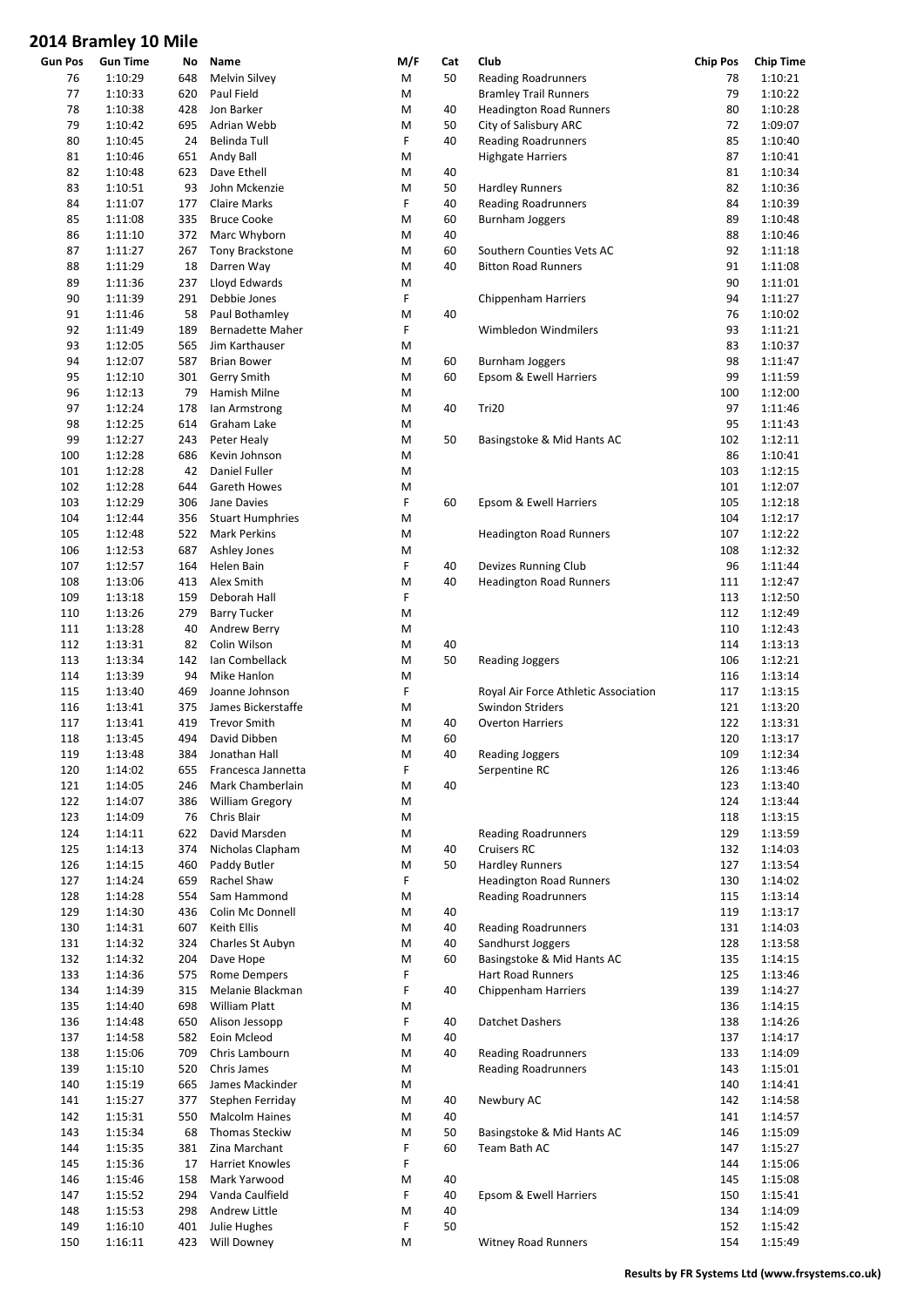| <b>Gun Pos</b> | <b>Gun Time</b> | No  | Name                    | M/F                                                                                                        | Cat | Club                           | <b>Chip Pos</b> | <b>Chip Time</b> |
|----------------|-----------------|-----|-------------------------|------------------------------------------------------------------------------------------------------------|-----|--------------------------------|-----------------|------------------|
| 151            | 1:16:16         | 433 | John Noon               | M                                                                                                          | 40  | <b>Wargrave Runners</b>        | 151             | 1:15:42          |
| 152            | 1:16:17         | 333 | Julie Rainbow           | F                                                                                                          | 40  | <b>Reading Roadrunners</b>     | 153             | 1:15:48          |
| 153            | 1:16:17         | 716 | <b>Stuart Snow</b>      | M                                                                                                          |     |                                | 155             | 1:15:56          |
| 154            | 1:16:18         | 640 | Zoe Hawkins             | F                                                                                                          |     |                                | 148             | 1:15:30          |
| 155            | 1:16:33         | 688 | Adam Massie             | M                                                                                                          |     |                                | 149             | 1:15:36          |
| 156            | 1:16:35         | 211 | Caroline Mcbeth         | F                                                                                                          | 50  | Swindon Striders               | 158             | 1:16:20          |
| 157            | 1:16:47         | 635 | Natasha Varney          | F                                                                                                          | 40  | <b>Headington Road Runners</b> | 163             | 1:16:42          |
| 158            | 1:16:52         | 336 | Craig Walton            | M                                                                                                          | 40  |                                | 157             | 1:16:05          |
| 159            | 1:16:55         | 598 | Graham Cook             | M                                                                                                          | 50  | Andover AC                     | 160             | 1:16:30          |
| 160            | 1:16:58         | 613 | Chris Jackson           | M                                                                                                          | 60  | Farnham Runners                | 165             | 1:16:44          |
| 161            | 1:17:02         | 414 | Judith Ladd             | F                                                                                                          |     | <b>Waverley harriers</b>       | 162             | 1:16:39          |
| 162            | 1:17:02         | 337 | Stephen Green           | M                                                                                                          | 60  | <b>Reading Joggers</b>         | 164             | 1:16:43          |
| 163            | 1:17:03         | 507 | <b>Becky Tovey</b>      | F                                                                                                          |     | Romsey Road Runners            | 161             | 1:16:34          |
| 164            | 1:17:10         | 308 | Julie Holmes            | F                                                                                                          | 50  | The Stragglers                 | 168             | 1:16:54          |
| 165            | 1:17:18         | 612 | lan Harvey              | M                                                                                                          |     | <b>Reading Roadrunners</b>     | 166             | 1:16:48          |
| 166            | 1:17:34         | 544 | Paul Brame              | M                                                                                                          | 40  | <b>Headington Road Runners</b> | 173             | 1:17:24          |
|                |                 |     |                         | F                                                                                                          |     |                                |                 |                  |
| 167            | 1:17:34         | 194 | Rebecca Vincent         |                                                                                                            |     | <b>Overton Harriers</b>        | 171             | 1:17:18          |
| 168            | 1:17:44         | 263 | Jessica Sloan           | F                                                                                                          |     |                                | 170             | 1:17:17          |
| 169            | 1:17:44         | 54  | Del Cleverley           | M                                                                                                          | 40  |                                | 167             | 1:16:50          |
| 170            | 1:17:53         | 609 | <b>Steve Suckling</b>   | M                                                                                                          |     |                                | 174             | 1:17:31          |
| 171            | 1:17:55         | 677 | Claire Boyle            | F                                                                                                          |     | <b>Overton Harriers</b>        | 176             | 1:17:40          |
| 172            | 1:18:01         | 392 | <b>Richard Close</b>    | M                                                                                                          | 50  |                                | 159             | 1:16:22          |
| 173            | 1:18:02         | 408 | Fiona Pocklington       | F                                                                                                          |     | Newbury AC                     | 169             | 1:17:13          |
| 174            | 1:18:04         | 451 | Virginia Collins        | F                                                                                                          | 50  | <b>Totton Running Club</b>     | 177             | 1:17:49          |
| 175            | 1:18:05         | 49  | Helene Rossiter         | F                                                                                                          |     | <b>Hart Road Runners</b>       | 178             | 1:17:51          |
| 176            | 1:18:05         | 48  | <b>Steve March</b>      | M                                                                                                          | 50  | Hart Road Runners              | 179             | 1:17:51          |
| 177            | 1:18:09         | 11  | Nick Robey              | M                                                                                                          | 40  | <b>Reading Roadrunners</b>     | 156             | 1:16:05          |
| 178            | 1:18:12         | 415 | Gavin Lucas             | M                                                                                                          | 50  |                                | 181             | 1:18:00          |
| 179            | 1:18:15         | 121 | Paul Thompson           | M                                                                                                          |     |                                | 175             | 1:17:37          |
| 180            | 1:18:17         | 656 | Emma Croft              | F                                                                                                          |     | <b>Headington Road Runners</b> | 180             | 1:17:55          |
| 181            | 1:18:22         | 149 | Nick Mison              | M                                                                                                          | 40  | <b>Sherfield Park Runners</b>  | 172             | 1:17:21          |
| 182            | 1:18:23         | 254 | <b>Greg Simmonds</b>    | M                                                                                                          |     |                                | 182             | 1:18:05          |
| 183            | 1:18:37         | 376 | Deborah Enting          | F                                                                                                          |     | <b>Sherfield Park Runners</b>  | 185             | 1:18:10          |
| 184            | 1:18:42         | 628 | <b>Matthew Snelling</b> | M                                                                                                          |     | JPMorgan Running Club          | 183             | 1:18:07          |
| 185            | 1:18:48         | 632 | Paulina Erceg           | F                                                                                                          |     | <b>Reading Roadrunners</b>     | 184             | 1:18:10          |
| 186            | 1:19:06         | 576 | David Sawyer            | M                                                                                                          | 50  | <b>Headington Road Runners</b> | 192             | 1:18:46          |
| 187            | 1:19:08         | 432 | Matthew Johnson         | M                                                                                                          | 50  | <b>Headington Road Runners</b> | 189             | 1:18:22          |
| 188            | 1:19:09         | 639 | John Tovell             | M                                                                                                          | 60  | Sandhurst Joggers              | 194             | 1:18:51          |
| 189            | 1:19:11         | 396 | Lisa Gottawald          | F                                                                                                          |     | Chineham Park Running Club     | 197             | 1:19:00          |
| 190            | 1:19:11         | 360 | Nigel Bridgeman         | M                                                                                                          | 40  |                                | 196             | 1:18:59          |
| 191            | 1:19:13         | 219 | Simon Buck              | M                                                                                                          | 40  | <b>Tadley Runners</b>          | 191             | 1:18:45          |
|                |                 |     |                         |                                                                                                            |     |                                |                 |                  |
| 192            | 1:19:22         | 596 | Chris Denton            | M                                                                                                          |     |                                | 198             | 1:19:05          |
| 193            | 1:19:31         | 74  | Abigail Fudge           | F                                                                                                          |     | Windsor Slough Eton & Hounslow | 193             | 1:18:49          |
| 194            | 1:19:34         |     | 206 Neal James-Crook    | $\mathsf{M}% _{T}=\mathsf{M}_{T}\!\left( a,b\right) ,\ \mathsf{M}_{T}=\mathsf{M}_{T}\!\left( a,b\right) ,$ | 50  |                                | 186             | 1:18:16          |
| 195            | 1:19:45         | 670 | <b>Gareth Travis</b>    | M                                                                                                          |     | Fareham Crusaders              | 187             | 1:18:17          |
| 196            | 1:19:49         | 452 | Clare Elliott           | F                                                                                                          | 50  | <b>Reading Roadrunners</b>     | 190             | 1:18:34          |
| 197            | 1:19:56         | 184 | Tom Stagles             | M                                                                                                          | 60  | <b>Reading Joggers</b>         | 200             | 1:19:23          |
| 198            | 1:20:06         | 53  | Andrew Hunt             | M                                                                                                          | 40  |                                | 199             | 1:19:11          |
| 199            | 1:20:06         | 692 | <b>Brian Starr</b>      | M                                                                                                          | 60  |                                | 188             | 1:18:20          |
| 200            | 1:20:07         | 15  | James Kiddie            | M                                                                                                          | 60  | <b>Reading Roadrunners</b>     | 202             | 1:19:35          |
| 201            | 1:20:21         | 341 | David Darton            | M                                                                                                          | 50  | York Knavesmire Harriers       | 201             | 1:19:33          |
| 202            | 1:20:25         | 391 | Leigh Lister            | F                                                                                                          |     | <b>Reading Joggers</b>         | 214             | 1:20:12          |
| 203            | 1:20:28         | 573 | <b>Andy Mewes</b>       | M                                                                                                          | 40  | <b>Reading Roadrunners</b>     | 208             | 1:20:00          |
| 204            | 1:20:29         | 323 | Hannah Finch            | F                                                                                                          |     |                                | 195             | 1:18:59          |
| 205            | 1:20:30         | 529 | David Barnes            | M                                                                                                          |     |                                | 204             | 1:19:43          |
| 206            | 1:20:30         | 249 | <b>Ben Howells</b>      | M                                                                                                          |     | Tri20                          | 210             | 1:20:01          |
| 207            | 1:20:34         | 457 | <b>Neil Parsons</b>     | M                                                                                                          | 50  |                                | 213             | 1:20:07          |
| 208            | 1:20:42         | 292 | Susan Blackall          | F                                                                                                          | 40  | Basingstoke & Mid Hants AC     | 216             | 1:20:18          |
| 209            | 1:20:47         | 646 | Sharon Davidson         | F                                                                                                          |     | Pruple Patch Runners           | 209             | 1:20:00          |
| 210            | 1:20:59         | 65  | Naomi Baker             | F                                                                                                          |     | Basingstoke & Mid Hants AC     | 217             | 1:20:19          |
| 211            | 1:21:00         | 647 | Emma Coombs             | F                                                                                                          |     | Maidenhead AC                  | 220             | 1:20:27          |
| 212            | 1:21:02         | 542 | Nina Watkeys            | F                                                                                                          |     | Basingstoke & Mid Hants AC     | 219             | 1:20:23          |
| 213            | 1:21:06         |     | David Mckeown           |                                                                                                            |     | <b>Hardley Runners</b>         | 218             | 1:20:20          |
|                |                 | 60  |                         | M<br>F                                                                                                     | 40  |                                |                 | 1:19:45          |
| 214            | 1:21:06         | 599 | Teresa Smith            |                                                                                                            | 40  | Devizes Running Club           | 206             |                  |
| 215            | 1:21:18         | 313 | Paul Bampton            | M                                                                                                          |     |                                | 226             | 1:20:56          |
| 216            | 1:21:23         | 417 | John Turley             | M                                                                                                          | 60  | City of Salisbury ARC          | 224             | 1:20:52          |
| 217            | 1:21:24         | 549 | Kate Wheeler            | F                                                                                                          |     |                                | 221             | 1:20:40          |
| 218            | 1:21:26         | 541 | Katie Levy              | F                                                                                                          |     |                                | 225             | 1:20:53          |
| 219            | 1:21:32         | 132 | Sabrina Steel           | F                                                                                                          |     | Hart Road Runners              | 227             | 1:20:57          |
| 220            | 1:21:33         | 516 | Kimberly Holder         | F                                                                                                          |     | Hart Road Runners              | 228             | 1:20:58          |
| 221            | 1:21:37         | 466 | Geoff Brown             | M                                                                                                          | 40  |                                | 203             | 1:19:40          |
| 222            | 1:21:38         | 577 | <b>Malcolm Harling</b>  | M                                                                                                          | 50  |                                | 207             | 1:19:59          |
| 223            | 1:21:39         | 439 | Andy Atkinson           | M                                                                                                          | 60  | <b>Reading Roadrunners</b>     | 212             | 1:20:05          |
| 224            | 1:21:40         | 615 | James Cornick           | M                                                                                                          |     |                                | 205             | 1:19:44          |
| 225            | 1:21:41         | 50  | Marc Cuddihy            | M                                                                                                          | 50  |                                | 223             | 1:20:50          |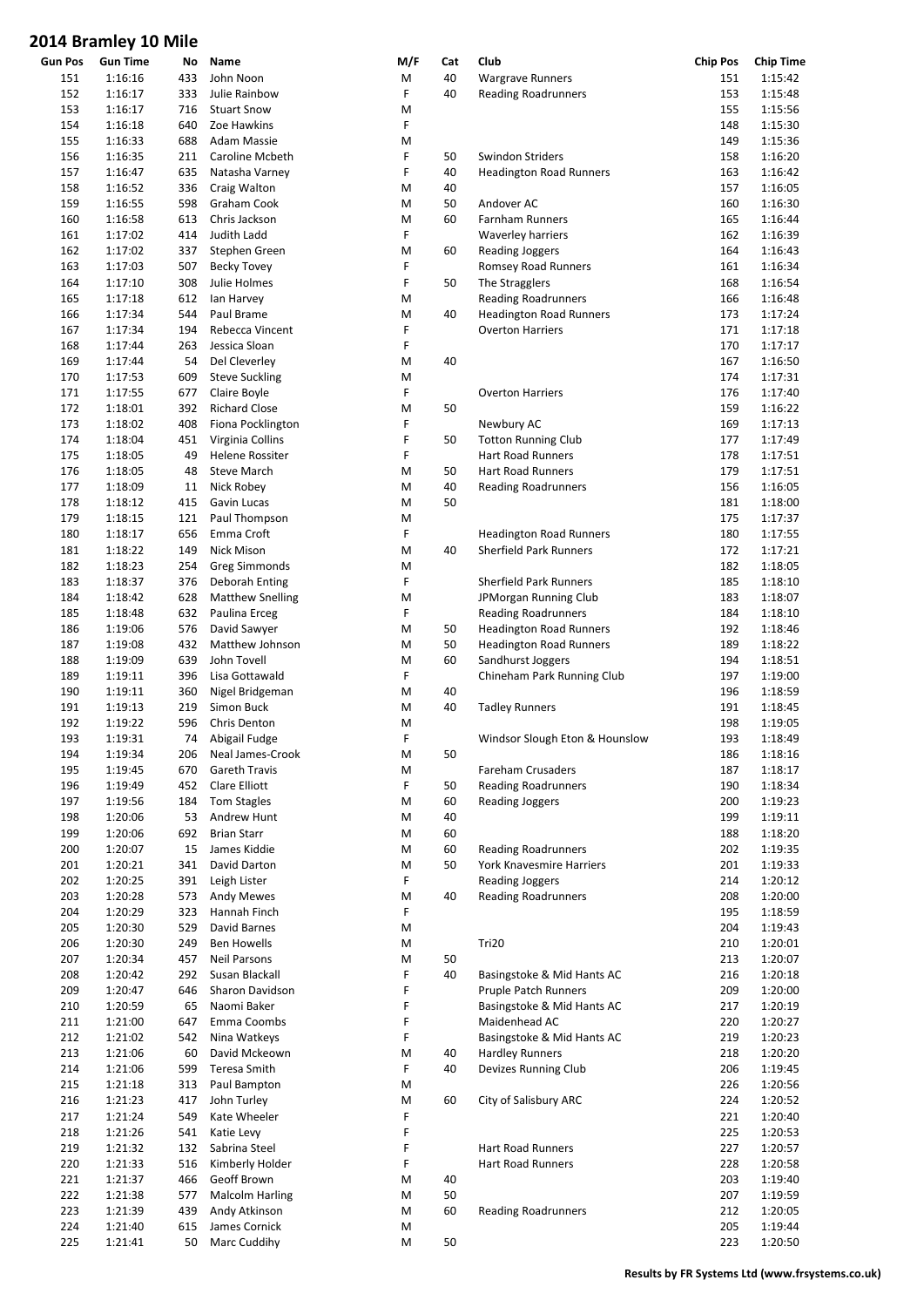| <b>Gun Pos</b> | <b>Gun Time</b> | No  | Name                    | M/F | Cat | Club                            | <b>Chip Pos</b> | <b>Chip Time</b> |
|----------------|-----------------|-----|-------------------------|-----|-----|---------------------------------|-----------------|------------------|
| 226            | 1:21:46         | 218 | Lin Wylie               | F   | 40  |                                 | 211             | 1:20:02          |
| 227            | 1:21:49         | 551 | David Ross              | M   | 40  | Datchet Dashers                 | 231             | 1:21:28          |
| 228            | 1:21:57         | 326 | Janet Godolphin         | F   | 40  |                                 | 215             | 1:20:14          |
| 229            | 1:21:58         | 388 | <b>Barry Baker</b>      | M   | 40  | <b>Reading Roadrunners</b>      | 233             | 1:21:32          |
| 230            | 1:22:06         | 126 | Raymond Walker          | M   |     | Chineham Park Running Club      | 236             | 1:21:47          |
|                | 1:22:08         |     |                         |     |     |                                 | 232             |                  |
| 231            |                 | 534 | Christopher Johnson     | M   |     |                                 |                 | 1:21:32          |
| 232            | 1:22:16         | 643 | Michelle Gautier        | F   | 50  | <b>Woodstock Harriers</b>       | 230             | 1:21:27          |
| 233            | 1:22:16         | 209 | Theo Pressner           | M   | 40  |                                 | 222             | 1:20:44          |
| 234            | 1:22:20         | 502 | Alyn Hocking            | Μ   |     |                                 | 229             | 1:20:58          |
| 235            | 1:22:29         | 304 | Jane Bradbury           | F   | 40  | Basingstoke & Mid Hants AC      | 235             | 1:21:47          |
| 236            | 1:22:36         | 663 | Patricia Thomas         | F   | 40  | Ealing Southall & Middx         | 246             | 1:22:24          |
|                |                 |     | Peter Mason             |     |     |                                 |                 |                  |
| 237            | 1:22:41         | 387 |                         | M   | 40  |                                 | 238             | 1:21:55          |
| 238            | 1:22:42         | 508 | Steve Mcgeown           | M   |     | Farnham Tri                     | 250             | 1:22:29          |
| 239            | 1:22:42         | 250 | Pamela Rutherford       | F   | 40  | Serpentine RC                   | 245             | 1:22:17          |
| 240            | 1:22:43         | 713 | Ben Olney               | М   |     |                                 | 240             | 1:21:55          |
| 241            | 1:22:45         | 127 | Odette Dougan           | F   |     |                                 | 237             | 1:21:48          |
| 242            | 1:23:03         | 255 | Christopher Miller      | M   | 50  | <b>Reading Roadrunners</b>      | 244             | 1:22:15          |
|                |                 |     |                         |     |     |                                 |                 |                  |
| 243            | 1:23:10         | 186 | Jenny Astall            | F   | 40  | Eastleigh Running Club          | 249             | 1:22:28          |
| 244            | 1:23:13         | 146 | David Bayle             | M   | 60  | <b>Bracknell Forest Runners</b> | 239             | 1:21:55          |
| 245            | 1:23:15         | 443 | Lester Thomas           | M   | 40  |                                 | 251             | 1:22:37          |
| 246            | 1:23:16         | 430 | Steve Lyons             | M   | 40  |                                 | 248             | 1:22:27          |
| 247            | 1:23:17         | 666 | <b>Hilary Westall</b>   | F   | 40  |                                 | 253             | 1:22:40          |
| 248            | 1:23:18         | 509 | David Elliott           | M   | 40  |                                 | 241             | 1:22:03          |
|                |                 |     |                         |     |     |                                 |                 |                  |
| 249            | 1:23:21         | 80  | <b>Andrew Mitty</b>     | M   | 50  |                                 | 243             | 1:22:11          |
| 250            | 1:23:23         | 122 | Iain Smith              | M   | 60  |                                 | 258             | 1:23:04          |
| 251            | 1:23:25         | 704 | Martin Cooper           | M   |     | Serpentine RC                   | 254             | 1:22:56          |
| 252            | 1:23:31         | 176 | <b>Brian Billington</b> | M   | 40  | Newbury Runners                 | 256             | 1:22:59          |
| 253            | 1:23:32         | 147 | Caroline Bamford        | F   | 50  |                                 | 257             | 1:22:59          |
| 254            | 1:23:38         | 95  | Tom Richardson          | М   |     |                                 | 234             | 1:21:42          |
|                |                 |     |                         |     |     |                                 |                 |                  |
| 255            | 1:23:39         | 660 | Alison Bell             | F   |     | <b>Headington Road Runners</b>  | 262             | 1:23:17          |
| 256            | 1:23:42         | 25  | Daniel Hare             | M   |     |                                 | 259             | 1:23:06          |
| 257            | 1:23:57         | 228 | Julie Trudgeon          | F   | 50  | Chippenham Harriers             | 247             | 1:22:26          |
| 258            | 1:23:57         | 195 | Joanne Chamberlain      | F   |     | Chineham Park Running Club      | 255             | 1:22:59          |
| 259            | 1:24:02         | 465 | Melanie Hunt            | F   | 50  | <b>Denmead Striders</b>         | 252             | 1:22:39          |
| 260            | 1:24:12         | 661 | David Millar            | Μ   |     |                                 | 242             | 1:22:09          |
|                |                 |     |                         |     |     |                                 |                 |                  |
| 261            | 1:24:19         | 334 | Zoe Pillinger           | F   |     |                                 | 268             | 1:23:49          |
| 262            | 1:24:21         | 318 | Naomi Smith             | F   |     | Farnham Tri                     | 261             | 1:23:16          |
| 263            | 1:24:22         | 547 | Owen Puckett            | Μ   |     |                                 | 264             | 1:23:31          |
| 264            | 1:24:32         | 426 | Mark Coxhead            | M   | 50  | Cruisers RC                     | 266             | 1:23:46          |
| 265            | 1:24:33         | 202 | Nick Wilkinson          | M   |     |                                 | 260             | 1:23:07          |
| 266            | 1:24:41         | 434 | Imogen Matthews         | F   | 50  | <b>Headington Road Runners</b>  | 271             | 1:23:55          |
|                |                 |     |                         |     |     |                                 |                 |                  |
| 267            | 1:24:52         | 87  | Lorna Lee               | F   |     | <b>Reading Joggers</b>          | 272             | 1:24:01          |
| 268            | 1:24:52         | 487 | David Taylor            | М   | 40  |                                 | 278             | 1:24:13          |
| 269            | 1:24:54         |     | 169 Ulen Neale          | M   | 40  | <b>Headington Road Runners</b>  | 263             | 1:23:21          |
| 270            | 1:24:56         | 136 | Jenny Froud             | F   | 60  |                                 | 274             | 1:24:07          |
| 271            | 1:24:58         | 603 | Mandy Byrne             | F   | 40  | Eastleigh Running Club          | 275             | 1:24:07          |
| 272            | 1:24:58         | 621 | Katie Waktare           | F   | 40  |                                 | 276             | 1:24:08          |
|                |                 |     |                         |     | 50  |                                 |                 |                  |
| 273            | 1:25:05         | 56  | <b>Tony Streams</b>     | M   |     | <b>Reading Roadrunners</b>      | 267             | 1:23:47          |
| 274            | 1:25:08         | 455 | David English           | M   |     |                                 | 270             | 1:23:51          |
| 275            | 1:25:11         | 442 | Darren Croll            | M   |     | Chineham Park Running Club      | 279             | 1:24:13          |
| 276            | 1:25:14         | 498 | Claire Lewin            | F   | 50  |                                 | 283             | 1:24:35          |
| 277            | 1:25:14         | 38  | Saba Holt               | F   | 40  | <b>Reading Roadrunners</b>      | 277             | 1:24:10          |
| 278            | 1:25:15         | 85  | Steve Harlowe           | M   | 40  | <b>Reading Joggers</b>          | 273             | 1:24:06          |
| 279            | 1:25:19         | 325 | <b>Emily Godolphin</b>  | F   |     |                                 | 265             | 1:23:36          |
|                |                 |     |                         |     |     |                                 |                 |                  |
| 280            | 1:25:22         | 213 | Salome Maybanks         | F   |     | <b>Reading Joggers</b>          | 269             | 1:23:50          |
| 281            | 1:25:23         | 173 | Sharon Singer           | F   |     |                                 | 281             | 1:24:27          |
| 282            | 1:25:23         | 700 | Nicola Dale             | F   | 50  |                                 | 292             | 1:25:00          |
| 283            | 1:25:26         | 51  | Clare Jamieson          | F   |     | <b>Didcot Runners</b>           | 282             | 1:24:30          |
| 284            | 1:25:30         | 605 | Mike May                | Μ   | 60  | Datchet Dashers                 | 295             | 1:25:08          |
|                |                 |     |                         |     |     |                                 |                 |                  |
| 285            | 1:25:37         | 708 | Russell Heaton          | Μ   | 40  | <b>Slinn Allstars</b>           | 287             | 1:24:50          |
| 286            | 1:25:38         | 504 | Nick Burrell            | M   | 50  |                                 | 289             | 1:24:58          |
| 287            | 1:25:39         | 556 | Dean Hughes             | Μ   |     |                                 | 294             | 1:25:06          |
| 288            | 1:25:41         | 55  | Peter Emberson          | M   | 50  |                                 | 288             | 1:24:57          |
| 289            | 1:25:46         | 696 | Simon Griffiths         | М   |     |                                 | 293             | 1:25:01          |
| 290            | 1:25:50         | 602 | Sheila Marshall         | F   | 50  | Newbury AC                      | 290             | 1:24:58          |
| 291            | 1:26:01         | 403 | James Baulch            | M   | 40  | Chineham Park Running Club      | 296             | 1:25:19          |
|                |                 |     |                         |     |     |                                 |                 |                  |
| 292            | 1:26:02         | 604 | Dianne Cartwright       | F   | 40  |                                 | 297             | 1:25:19          |
| 293            | 1:26:03         | 217 | Rohaise Des Voeux       | F   | 40  | Chippenham Harriers             | 280             | 1:24:25          |
| 294            | 1:26:16         | 88  | Colin Duncan            | Μ   | 40  |                                 | 285             | 1:24:39          |
| 295            | 1:26:16         | 685 | Robert Goodman          | М   |     | <b>Chemring Spirits</b>         | 312             | 1:26:05          |
| 296            | 1:26:16         | 271 | Mark Bancroft           | M   | 40  |                                 | 298             | 1:25:21          |
| 297            | 1:26:17         | 170 | Paul Brimacombe         | Μ   | 50  |                                 | 284             | 1:24:35          |
|                |                 |     |                         |     |     |                                 |                 |                  |
| 298            | 1:26:20         | 359 | Georgia Jackson         | F   |     |                                 | 303             | 1:25:38          |
| 299            | 1:26:24         | 31  | Benjamin Madle          | M   |     | Hart Road Runners               | 313             | 1:26:09          |
| 300            | 1:26:27         | 578 | <b>Matthew Bailey</b>   | Μ   |     |                                 | 299             | 1:25:31          |
|                |                 |     |                         |     |     |                                 |                 |                  |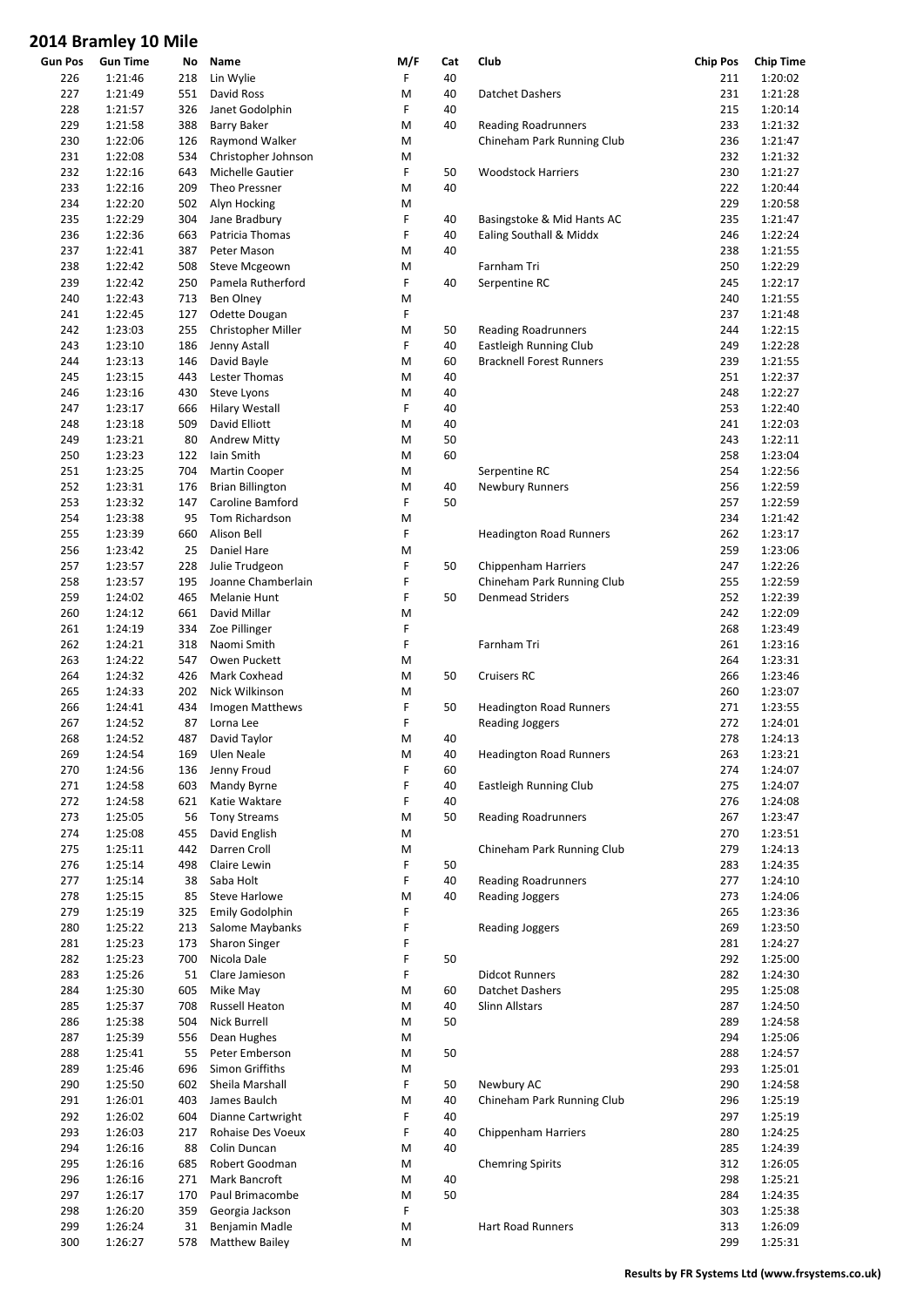|         | סווויט עב y ווווס וש |     |                         |     |     |                                 |                 |                  |
|---------|----------------------|-----|-------------------------|-----|-----|---------------------------------|-----------------|------------------|
| Gun Pos | <b>Gun Time</b>      | No  | Name                    | M/F | Cat | Club                            | <b>Chip Pos</b> | <b>Chip Time</b> |
| 301     | 1:26:30              | 107 | Gordon Law              | M   | 40  | Basingstoke & Mid Hants AC      | 286             | 1:24:43          |
| 302     | 1:26:34              | 657 | Andy Porter             | M   |     | Lordshill Road Runners          | 291             | 1:25:00          |
| 303     | 1:26:40              | 454 | Zia Buck                | F   | 40  |                                 | 309             | 1:25:59          |
| 304     | 1:26:43              | 382 | <b>Richard Barker</b>   | M   | 50  | Chineham Park Running Club      | 305             | 1:25:47          |
| 305     | 1:26:51              | 226 | Sandra Sheppard         | F   | 50  | <b>Reading Roadrunners</b>      | 315             | 1:26:12          |
| 306     | 1:26:51              | 425 | Jeremy Parker           | M   | 40  | <b>Reading Roadrunners</b>      | 317             | 1:26:19          |
| 307     | 1:26:52              | 718 | Adam Lee                | M   |     |                                 | 302             | 1:25:38          |
| 308     | 1:26:55              | 537 | Brian Chamberlain       | M   | 60  | <b>Hart Road Runners</b>        | 311             | 1:26:04          |
| 309     | 1:26:59              | 390 | <b>Ben Grattidge</b>    | M   |     |                                 | 300             | 1:25:35          |
| 310     | 1:27:12              | 339 | Mark Hibdige            | M   |     |                                 | 327             | 1:26:43          |
| 311     | 1:27:17              | 201 | Andy Wilkinson          | M   | 40  |                                 | 306             | 1:25:51          |
| 312     | 1:27:18              | 278 | <b>Mark Tapping</b>     | M   | 40  |                                 | 307             | 1:25:55          |
| 313     | 1:27:18              | 365 | Karim Kreaa             | M   |     |                                 | 319             | 1:26:27          |
| 314     | 1:27:21              | 601 | Louise Collis           | F   |     |                                 | 310             | 1:26:01          |
| 315     | 1:27:22              | 104 | Karen Lees              | F   | 40  |                                 | 320             | 1:26:29          |
| 316     | 1:27:23              | 694 | Michael Walker          | M   | 40  |                                 | 318             | 1:26:24          |
| 317     | 1:27:25              | 200 | Marco Smith             | M   | 50  |                                 | 324             | 1:26:37          |
| 318     | 1:27:26              | 362 | Clare Allen             | F   | 40  | Basingstoke & Mid Hants AC      | 316             | 1:26:18          |
| 319     | 1:27:29              | 338 | Kira Moffat             | F   | 40  |                                 | 321             | 1:26:32          |
| 320     | 1:27:30              | 427 | Huw Lloyd               | M   | 50  | Farnham Tri                     | 301             | 1:25:36          |
| 321     | 1:27:34              | 445 | Mark Adams              | M   | 50  |                                 | 326             | 1:26:39          |
| 322     | 1:27:37              | 380 | Robert Leach            | M   |     | Winchester & District AC        | 308             | 1:25:57          |
| 323     | 1:27:38              | 385 | Cindy Holland           | F   |     | <b>Bracknell Forest Runners</b> | 332             | 1:27:01          |
| 324     | 1:27:40              | 412 | Paul Morris             | M   |     |                                 | 330             | 1:26:55          |
| 325     | 1:27:42              | 711 | <b>Steven Davis</b>     | M   | 50  | Fetcheveryone Running Club      | 323             | 1:26:35          |
| 326     | 1:27:46              | 212 | Sarah Robson            | F   | 40  | Winchester & District AC        | 304             | 1:25:40          |
| 327     | 1:27:51              | 183 | Mark Evans              | M   | 50  |                                 | 331             | 1:27:00          |
| 328     | 1:27:57              | 269 | Kim Ulysses             | F   | 50  |                                 | 329             | 1:26:49          |
|         |                      |     |                         | F   |     |                                 | 322             |                  |
| 329     | 1:27:58              | 274 | Lorraine Ellicott       |     |     |                                 |                 | 1:26:34          |
| 330     | 1:28:01              | 699 | David Denton            | M   | 50  | Striders of Croydon             | 345             | 1:27:54          |
| 331     | 1:28:06              | 505 | <b>Richard Sherlock</b> | M   | 50  | <b>Windle Valley Runners</b>    | 340             | 1:27:40          |
| 332     | 1:28:14              | 370 | Alison Ammundsen        | F   |     |                                 | 314             | 1:26:10          |
| 333     | 1:28:14              | 86  | Lee Crawford            | M   | 40  | <b>Reading Joggers</b>          | 341             | 1:27:40          |
| 334     | 1:28:17              | 59  | Andy Meek               | M   |     |                                 | 336             | 1:27:17          |
| 335     | 1:28:22              | 574 | Marie Balchin           | F   |     |                                 | 328             | 1:26:44          |
| 336     | 1:28:36              | 19  | Mark Burrell            | M   | 50  | <b>Sherfield Park Runners</b>   | 339             | 1:27:32          |
| 337     | 1:28:40              | 120 | <b>Graham Simmons</b>   | M   | 50  |                                 | 337             | 1:27:27          |
| 338     | 1:28:41              | 595 | Paul Maddison           | M   | 40  |                                 | 346             | 1:27:57          |
| 339     | 1:28:44              | 165 | Nicholas Flower         | M   |     |                                 | 348             | 1:28:01          |
| 340     | 1:28:47              | 464 | Neil Bolton             | M   | 40  |                                 | 333             | 1:27:06          |
| 341     | 1:28:49              | 444 | Russell Munday          | M   | 40  |                                 | 325             | 1:26:37          |
| 342     | 1:28:57              | 140 | <b>Michael Jones</b>    | M   | 50  |                                 | 335             | 1:27:15          |
| 343     | 1:29:00              | 672 | Ben Balaam-Reed         | M   |     |                                 | 334             | 1:27:12          |
| 344     | 1:29:00              | 340 | Melanie Gorman          | F   |     |                                 | 351             | 1:28:03          |
| 345     | 1:29:11              | 641 | Jo Amor                 | F   |     |                                 | 338             | 1:27:30          |
| 346     | 1:29:13              | 523 | <b>Chris Stevens</b>    | M   | 40  |                                 | 342             | 1:27:43          |
| 347     | 1:29:16              | 108 | Dave Bickerton          | M   | 40  |                                 | 349             | 1:28:03          |
| 348     | 1:29:17              | 497 | Rhiannon Bailey         | F   |     |                                 | 343             | 1:27:48          |
| 349     | 1:29:23              | 589 | James Thomas            | M   | 40  | Phoenix                         | 355             | 1:28:33          |
| 350     | 1:29:24              | 461 | Helen Lovegrove         | F   |     |                                 | 344             | 1:27:54          |
| 351     | 1:29:25              | 588 | Rebecca Brennan         | F   |     | <b>Guildford and Godalming</b>  | 356             | 1:28:35          |
| 352     | 1:29:29              | 634 | Vanessa Elliott         | F   | 40  |                                 | 362             | 1:28:49          |
| 353     | 1:29:29              | 175 | John Preston            | M   | 50  | <b>Reading Roadrunners</b>      | 353             | 1:28:11          |
| 354     | 1:29:33              | 496 | <b>Clifford Bailey</b>  | M   |     |                                 | 352             | 1:28:06          |
| 355     | 1:29:35              | 449 | Fiona Mullin            | F   | 40  |                                 | 354             | 1:28:14          |
| 356     | 1:29:37              | 579 | Emma Carter             | F   | 40  | <b>Headington Road Runners</b>  | 357             | 1:28:37          |
| 357     | 1:29:39              | 470 | <b>Philip Rogers</b>    | M   | 40  |                                 | 350             | 1:28:03          |
| 358     | 1:29:40              | 566 | Bella Shah              | F   | 40  | Datchet Dashers                 | 360             | 1:28:48          |
| 359     | 1:29:44              | 712 | Gus Denovan             | M   | 40  |                                 | 358             | 1:28:38          |
| 360     | 1:29:46              | 682 | Christopher Dunbabin    | M   |     |                                 | 365             | 1:28:57          |
| 361     | 1:29:56              | 84  | Fiona Holloway          | F   | 50  | <b>Reading Joggers</b>          | 373             | 1:29:37          |
| 362     | 1:30:01              | 543 | Claire Varndell         | F   |     | Chineham Park Running Club      | 347             | 1:27:58          |
| 363     | 1:30:03              | 257 | Anas Hassan             | M   | 40  | Wimbledon Windmilers            | 366             | 1:29:02          |
|         |                      |     |                         | F   |     |                                 |                 |                  |
| 364     | 1:30:12              | 353 | Teresa Robbins          |     | 40  | <b>Tadley Runners</b>           | 371             | 1:29:34          |
| 365     | 1:30:18              | 512 | Graham Day              | M   | 40  | <b>Headington Road Runners</b>  | 359             | 1:28:47          |
| 366     | 1:30:25              | 190 | Polly Baily             | F   | 40  |                                 | 367             | 1:29:06          |
| 367     | 1:30:27              | 583 | Lorna Mcleod            | F   | 40  |                                 | 368             | 1:29:17          |
| 368     | 1:30:28              | 266 | Sarah Smith             | F   | 40  |                                 | 364             | 1:28:52          |
| 369     | 1:30:33              | 411 | Helen Bolton            | F   |     |                                 | 369             | 1:29:22          |
| 370     | 1:30:37              | 456 | Eve Mcilmoyle           | F   | 40  |                                 | 376             | 1:29:47          |
| 371     | 1:30:45              | 673 | Sarah Balaam-Reed       | F   |     |                                 | 363             | 1:28:51          |
| 372     | 1:30:52              | 371 | Chris Ammundsen         | M   |     |                                 | 361             | 1:28:48          |
| 373     | 1:31:01              | 446 | Shona Morrison          | F   | 40  |                                 | 375             | 1:29:44          |
| 374     | 1:31:04              | 407 | Rachel Argent           | F   | 40  |                                 | 378             | 1:29:53          |
| 375     | 1:31:08              | 180 | Gemma Moseley           | F   |     |                                 | 380             | 1:30:00          |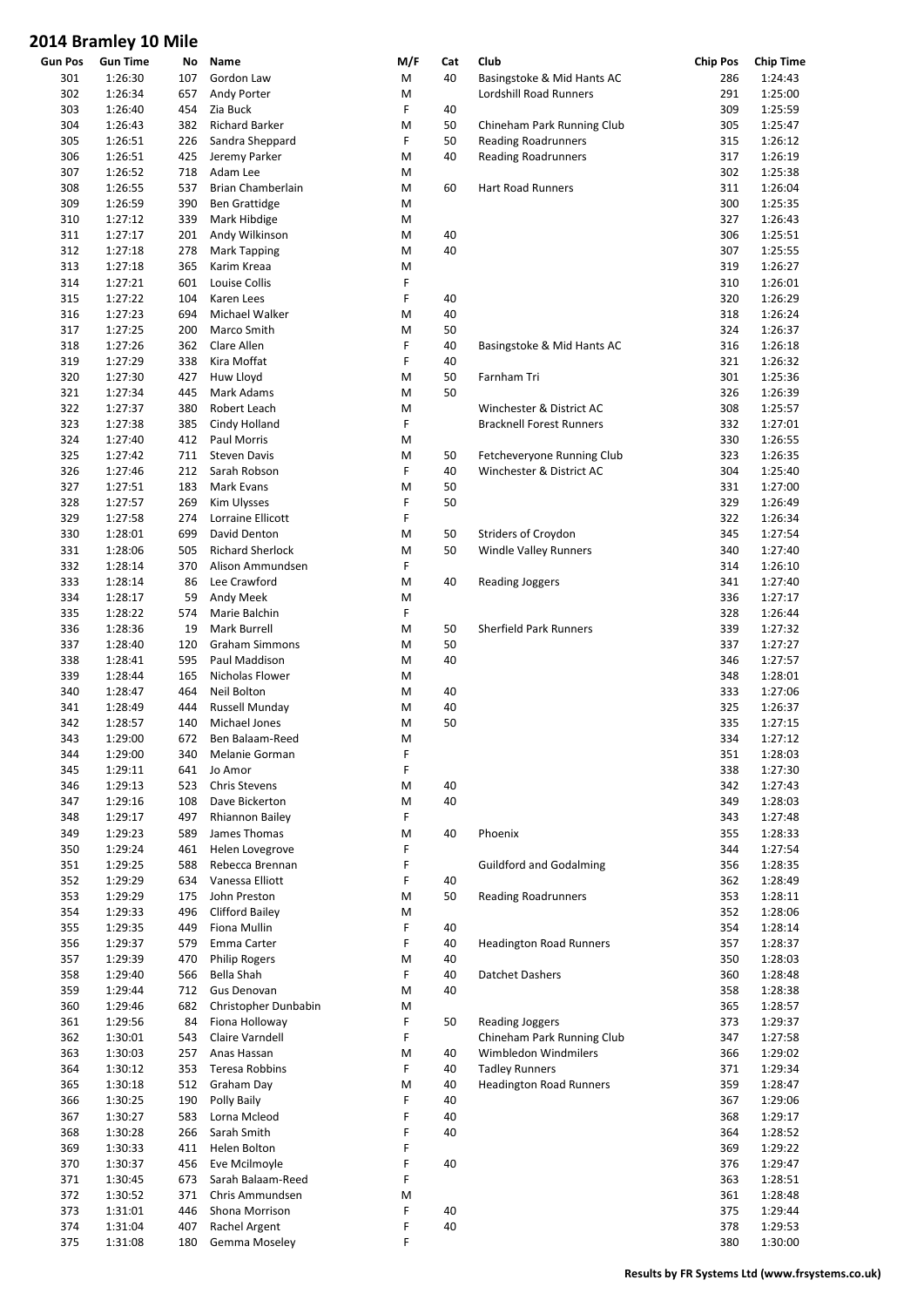|         | סווייו טב y וויווס וש |     |                        |     |          |                                  |                 |                  |
|---------|-----------------------|-----|------------------------|-----|----------|----------------------------------|-----------------|------------------|
| Gun Pos | <b>Gun Time</b>       | No  | Name                   | M/F | Cat      | Club                             | <b>Chip Pos</b> | <b>Chip Time</b> |
| 376     | 1:31:10               | 358 | John Dudok             | М   | 50       | Isle of Wight Road Runners       | 374             | 1:29:41          |
| 377     | 1:31:11               | 510 | Hannah Dixon           | F   |          | Westbourne RC                    | 379             | 1:29:57          |
| 378     | 1:31:12               | 191 | Lena Hassett           | F   | 40       | <b>Datchet Dashers</b>           | 385             | 1:30:30          |
| 379     | 1:31:16               | 437 | Joanne Chappell        | F   | 40       | Chineham Park Running Club       | 382             | 1:30:19          |
| 380     | 1:31:17               | 492 | Simon Adlard           | M   | 50       | City of Salisbury ARC            | 377             | 1:29:49          |
| 381     | 1:31:18               | 69  | Craig Wadeson          | M   | 40       | Basingstoke & Mid Hants AC       | 370             | 1:29:32          |
| 382     | 1:31:23               | 705 | Pj Champault           | M   | 40       |                                  | 372             | 1:29:37          |
| 383     | 1:31:32               | 52  | David Barron           | M   | 50       | <b>Headington Road Runners</b>   | 386             | 1:30:31          |
| 384     | 1:31:32               | 174 | Alison Jones           | F   | 40       | <b>Bramley Trail Runners</b>     | 389             | 1:30:39          |
| 385     | 1:31:32               | 561 | Phil Elwell            | M   | 40       |                                  | 390             | 1:30:39          |
| 386     | 1:31:37               | 296 | <b>Graham Norris</b>   | M   | 60       | <b>Headington Road Runners</b>   | 387             | 1:30:38          |
| 387     | 1:31:39               | 319 | <b>Ruth Smith</b>      | F   | 40       | <b>Hart Road Runners</b>         | 381             | 1:30:12          |
| 388     | 1:31:45               | 244 | Vaughan Illingworth    | M   | 40       |                                  | 395             | 1:30:58          |
| 389     | 1:31:47               | 99  | Thomas Grigoleit       | M   |          |                                  | 393             | 1:30:45          |
| 390     | 1:31:59               | 342 | Colin Lea              | M   | 40       | York Knavesmire Harriers         | 384             | 1:30:30          |
| 391     | 1:32:03               | 524 | Lauren Hillier         | F   |          |                                  | 394             | 1:30:46          |
| 392     | 1:32:18               | 558 | Hannah Walsh           | F   |          |                                  | 391             | 1:30:43          |
| 393     | 1:32:20               | 480 | Dilys Buchan           | F   | 60       |                                  | 392             | 1:30:44          |
| 394     | 1:32:20               | 540 | Ray Mcgroarty          | M   | 50       | <b>Reading Roadrunners</b>       | 383             | 1:30:21          |
| 395     | 1:32:22               | 552 | Kate Lewis             | F   |          |                                  | 396             | 1:31:10          |
| 396     | 1:32:30               | 141 | John Moule             | M   | 50       |                                  | 388             | 1:30:39          |
| 397     | 1:32:52               | 459 | Chris Drew             | M   | 40       | <b>Reading Roadrunners</b>       | 400             | 1:31:47          |
| 398     | 1:32:57               | 45  | Sarah Fitzgerald-Smith | F   | 40       |                                  | 398             | 1:31:42          |
|         |                       |     |                        | F   |          |                                  | 402             |                  |
| 399     | 1:32:57               | 78  | Vicky Hamblin          |     |          | Chineham Park Running Club       |                 | 1:31:49          |
| 400     | 1:33:13               | 41  | Nicole Fuller          | F   |          | Chineham Park Running Club       | 405             | 1:32:16          |
| 401     | 1:33:18               | 259 | Sonia Carimando        | F   | 40       | <b>Hatch Warren Runners</b>      | 399             | 1:31:42          |
| 402     | 1:33:19               | 420 | Louise Carrigan        | F   |          |                                  | 401             | 1:31:48          |
| 403     | 1:33:25               | 591 | Keith Callaghan        | M   |          |                                  | 397             | 1:31:19          |
| 404     | 1:33:26               | 476 | Jerry Garrett          | M   | 50       | City of Salisbury ARC            | 404             | 1:32:07          |
| 405     | 1:33:32               | 236 | Jo Willoughby          | F   |          | <b>Bramley Trail Runners</b>     | 408             | 1:32:37          |
| 406     | 1:33:33               | 63  | Leanne Rouse           | F   |          | Swindon Striders                 | 407             | 1:32:34          |
| 407     | 1:33:59               | 37  | Gary Gross             | M   | 50       |                                  | 406             | 1:32:28          |
| 408     | 1:34:10               | 619 | Andy Slade             | M   |          |                                  | 403             | 1:32:03          |
| 409     | 1:34:11               | 568 | Andrew Logie           | M   | 40       |                                  | 414             | 1:33:34          |
| 410     | 1:34:14               | 707 | Anita Grant            | F   | 60       | <b>Hart Road Runners</b>         | 413             | 1:33:18          |
| 411     | 1:34:31               | 481 | Chris Mison            | M   | 40       |                                  | 410             | 1:32:58          |
| 412     | 1:34:38               | 297 | Rhian Little           | F   | 40       |                                  | 409             | 1:32:54          |
| 413     | 1:34:54               | 475 | Gary Ford              | M   |          |                                  | 419             | 1:33:48          |
| 414     | 1:35:04               | 235 | Grace Judge            | F   | 50       | Basingstoke & Mid Hants AC       | 422             | 1:34:01          |
| 415     | 1:35:05               | 289 | Kevin Warters          | M   | 50       |                                  | 417             | 1:33:46          |
| 416     | 1:35:05               | 290 | Sarah Jones            | F   |          |                                  | 418             | 1:33:46          |
| 417     | 1:35:06               | 526 | Sean Hackemann         | M   |          |                                  | 412             | 1:33:04          |
| 418     | 1:35:06               | 207 | Douglas Vaughan        | M   | 50       | <b>Tadley Runners</b>            | 411             | 1:33:04          |
| 419     | 1:35:21               | 75  | Karen Marriott         | F   | 40       |                                  | 425             | 1:34:11          |
| 420     | 1:35:31               | 369 | Gillian Nunn           | F   | 50       |                                  | 427             | 1:34:27          |
| 421     | 1:35:32               | 21  | Marsha Sardine         | F   |          |                                  | 426             | 1:34:15          |
| 422     | 1:35:33               | 535 | James Parfree          | M   | 50       | <b>Blackwater Valley Runners</b> | 428             | 1:34:27          |
| 423     | 1:35:41               | 67  | Paula Steckiw          | F   | 60       | Basingstoke & Mid Hants AC       | 432             | 1:34:38          |
| 424     | 1:35:44               | 368 | Rebecca Temple         | F   |          |                                  | 416             | 1:33:39          |
| 425     | 1:35:49               | 527 | Sarah Sharpe           | F   |          |                                  | 420             | 1:33:57          |
| 426     | 1:35:52               | 450 | Spencer Allcock        | M   |          |                                  | 435             | 1:35:02          |
| 427     | 1:35:53               | 397 | Suzy Alexander         | F   |          |                                  | 423             | 1:34:01          |
| 428     | 1:35:58               | 124 | Sally Abbott           | F   |          | <b>Tadley Runners</b>            | 436             | 1:35:02          |
| 429     | 1:36:05               | 171 | Mark Bass              | M   | 40       |                                  | 421             | 1:34:00          |
| 430     | 1:36:13               | 458 | Sarah Drew             | F   | 40       |                                  | 439             | 1:35:07          |
| 431     | 1:36:15               | 232 | Lucy Edwards           | F   |          |                                  | 424             | 1:34:09          |
| 432     | 1:36:31               | 467 | Kathy Brown            | F   | 40       |                                  | 429             | 1:34:33          |
| 433     | 1:36:32               | 447 | Jane Croft             | F   | 40       | Hatch Warren Runners             | 434             | 1:34:56          |
| 434     | 1:36:35               | 477 | Philippa Walker        | F   | 50       | <b>Chemring Spirits</b>          | 433             | 1:34:49          |
| 435     | 1:36:36               | 701 | Mark Cooper            | M   |          |                                  | 430             | 1:34:34          |
| 436     | 1:36:36               | 139 | Martin Skerrett        | M   |          |                                  | 431             | 1:34:34          |
| 437     | 1:36:40               | 97  | Jacqueline Fitzjohn    | F   | 50       | <b>Reading Roadrunners</b>       | 442             | 1:35:33          |
| 438     | 1:36:54               | 317 | Penny Ealand           | F   |          |                                  | 444             | 1:35:36          |
| 439     | 1:36:57               | 143 | Samantha Bayle         | F   | 60<br>40 | <b>Reading Joggers</b>           | 441             | 1:35:17          |
| 440     | 1:36:57               | 406 | <b>Judy Hicks</b>      | F   | 50       | <b>Reading Joggers</b>           | 437             | 1:35:05          |
|         |                       |     |                        | F   |          |                                  |                 |                  |
| 441     | 1:36:59               | 486 | Abbey Smart            |     |          |                                  | 447             | 1:35:48          |
| 442     | 1:37:03               | 473 | Kevin Darrer           | M   |          |                                  | 438             | 1:35:07          |
| 443     | 1:37:03               | 277 | Hazel Eastman          | F   |          |                                  | 443             | 1:35:35          |
| 444     | 1:37:04               | 440 | Louise Atkinson        | F   |          | Ranelagh Harriers                | 440             | 1:35:09          |
| 445     | 1:37:18               | 463 | Anita Lush             | F   | 40       |                                  | 455             | 1:37:10          |
| 446     | 1:37:18               | 70  | Sharon Bryan           | F   | 50       | Portsmouth Joggers               | 445             | 1:35:41          |
| 447     | 1:37:18               | 89  | Elizabeth Mcilroy      | F   |          |                                  | 446             | 1:35:42          |
| 448     | 1:37:36               | 633 | Christopher Tyrrell    | M   | 60       | The Stragglers                   | 448             | 1:35:53          |
| 449     | 1:37:42               | 344 | Mark Brady             | M   | 40       |                                  | 449             | 1:35:53          |
| 450     | 1:37:48               | 123 | Clare Wong             | F   | 40       |                                  | 450             | 1:35:54          |
|         |                       |     |                        |     |          |                                  |                 |                  |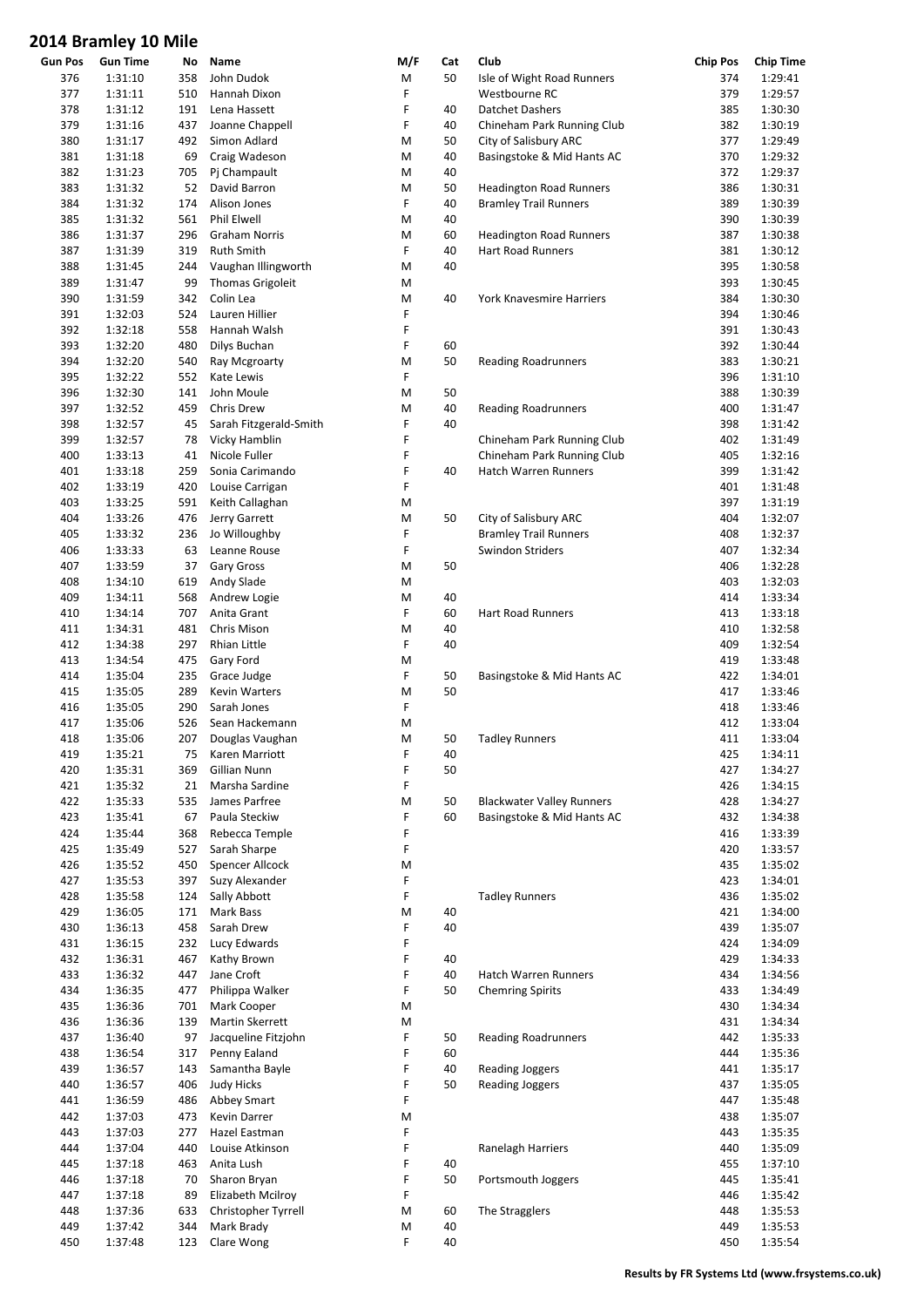|                | סווויט עב עסוווופוט דבט |     |                          |     |     |                                |                 |                  |
|----------------|-------------------------|-----|--------------------------|-----|-----|--------------------------------|-----------------|------------------|
| <b>Gun Pos</b> | <b>Gun Time</b>         | No  | Name                     | M/F | Cat | Club                           | <b>Chip Pos</b> | <b>Chip Time</b> |
| 451            | 1:38:16                 | 155 | Rosalind Hook            | F   |     |                                | 451             | 1:36:44          |
| 452            | 1:38:25                 | 674 | Jo-Ann Baldwin           | F   | 40  |                                | 415             | 1:33:37          |
| 453            | 1:38:30                 | 167 | <b>Denise Harding</b>    | F   | 50  |                                | 456             | 1:37:15          |
|                |                         |     |                          |     |     |                                |                 |                  |
| 454            | 1:38:44                 | 586 | Lee-Ann Kays             | F   | 40  |                                | 461             | 1:37:55          |
| 455            | 1:38:50                 | 484 | Lesley Hodges            | F   | 40  | <b>Chippenham Harriers</b>     | 452             | 1:37:05          |
| 456            | 1:38:50                 | 488 | <b>Lindsey Neale</b>     | F   |     | <b>Chippenham Harriers</b>     | 453             | 1:37:05          |
| 457            | 1:38:50                 | 479 | N Icola Todd             | M   | 40  | <b>Chippenham Harriers</b>     | 454             | 1:37:06          |
| 458            | 1:38:51                 | 608 | Diana Valk               | F   |     | Serpentine RC                  | 460             | 1:37:43          |
| 459            | 1:38:53                 | 519 | Jon Chambers             | M   | 40  |                                | 459             | 1:37:37          |
|                |                         |     |                          | F   |     |                                |                 |                  |
| 460            | 1:38:54                 | 77  | Katie Daughters          |     |     |                                | 462             | 1:37:59          |
| 461            | 1:39:18                 | 314 | Vivianne Walters         | F   | 50  | Basingstoke & Mid Hants AC     | 466             | 1:38:15          |
| 462            | 1:39:21                 | 225 | <b>Scott Fletcher</b>    | M   | 50  |                                | 458             | 1:37:35          |
| 463            | 1:39:33                 | 702 | Laura Harvey-Smith       | F   |     |                                | 463             | 1:38:03          |
| 464            | 1:39:34                 | 185 | <b>Tracy Gregory</b>     | F   | 50  | Devizes Running Club           | 465             | 1:38:10          |
| 465            | 1:39:39                 | 156 | Denise Boulter           | F   | 40  |                                | 457             | 1:37:33          |
|                |                         | 389 | Amanda Hall              | F   | 40  |                                | 464             |                  |
| 466            | 1:39:57                 |     |                          |     |     | <b>Reading Joggers</b>         |                 | 1:38:05          |
| 467            | 1:39:57                 | 242 | Louise Smith             | F   |     | Chineham Park Running Club     | 477             | 1:39:08          |
| 468            | 1:39:59                 | 418 | John Sutton              | M   | 40  |                                | 479             | 1:39:11          |
| 469            | 1:40:02                 | 329 | Julie Whitehouse         | F   | 50  |                                | 470             | 1:38:26          |
| 470            | 1:40:03                 | 421 | David Brace              | M   | 50  | Gosport Road runners           | 468             | 1:38:18          |
| 471            | 1:40:06                 | 154 | Deb Tyler                | F   | 50  | <b>Maidstone Harriers</b>      | 475             | 1:39:05          |
| 472            | 1:40:12                 | 503 | Dan Ford                 | M   |     |                                | 472             | 1:38:51          |
|                |                         |     |                          |     |     |                                |                 |                  |
| 473            | 1:40:15                 | 230 | Lynda Morris             | F   | 40  | Kenilworth Runners             | 473             | 1:38:56          |
| 474            | 1:40:17                 | 600 | Debbie Patching          | F   | 50  | Bognor Regus Tone Zone Runners | 467             | 1:38:17          |
| 475            | 1:40:19                 | 312 | <b>Bob Thomas</b>        | M   | 60  | <b>Reading Roadrunners</b>     | 474             | 1:39:05          |
| 476            | 1:40:19                 | 14  | Ross Connell             | M   | 40  |                                | 478             | 1:39:09          |
| 477            | 1:40:24                 | 719 | Jessica Kavanagh         | F   |     |                                | 469             | 1:38:22          |
|                |                         |     |                          |     |     |                                |                 |                  |
| 478            | 1:40:33                 | 168 | <b>Clinton Harding</b>   | M   |     |                                | 480             | 1:39:19          |
| 479            | 1:40:38                 | 265 | Steven Gabb              | M   |     |                                | 471             | 1:38:33          |
| 480            | 1:40:57                 | 111 | Jonathan Bossman         | M   | 60  | <b>Hart Road Runners</b>       | 481             | 1:39:19          |
| 481            | 1:41:08                 | 560 | Geri Burton              | F   |     |                                | 476             | 1:39:07          |
| 482            | 1:41:11                 | 597 | Dominique Lockwood       | F   |     |                                | 487             | 1:39:45          |
| 483            | 1:41:15                 | 133 | Polly Thatcher           | F   |     |                                | 489             | 1:39:48          |
| 484            | 1:41:23                 | 354 | <b>Richard Castell</b>   | M   | 50  |                                | 485             | 1:39:38          |
|                |                         |     |                          |     |     |                                |                 |                  |
| 485            | 1:41:24                 | 478 | <b>Tracy Jalland</b>     | F   | 40  | <b>Reading Joggers</b>         | 482             | 1:39:21          |
| 486            | 1:41:25                 | 483 | Kellie Relf              | F   | 40  | <b>Reading Joggers</b>         | 483             | 1:39:21          |
| 487            | 1:41:35                 | 652 | Emma Willahire           | F   |     |                                | 484             | 1:39:32          |
| 488            | 1:41:37                 | 199 | Katie Ward               | F   |     |                                | 488             | 1:39:47          |
| 489            | 1:41:40                 | 690 | Kim Pierpoint            | F   | 40  |                                | 494             | 1:40:50          |
|                |                         | 125 |                          | F   |     |                                | 490             | 1:39:52          |
| 490            | 1:41:41                 |     | Lisa Clark               |     |     |                                |                 |                  |
| 491            | 1:41:42                 | 205 | Rob Huitson              | M   | 60  | <b>Tadley Runners</b>          | 486             | 1:39:40          |
| 492            | 1:41:42                 | 683 | Elizabeth Furness        | F   | 40  |                                | 492             | 1:40:14          |
| 493            | 1:41:53                 | 429 | Janet Shaughnessy        | F   | 50  | <b>Tadley Runners</b>          | 491             | 1:40:08          |
| 494            | 1:42:02                 | 198 | Janet Manners            | F   | 50  | <b>Tadley Runners</b>          | 493             | 1:40:19          |
| 495            | 1:42:12                 | 361 | <b>Rosemary Walles</b>   | F   | 60  |                                | 495             | 1:40:53          |
| 496            | 1:42:17                 | 545 | Kelly Mole               | F   | 40  |                                | 496             | 1:41:03          |
|                |                         |     |                          |     |     |                                |                 |                  |
| 497            | 1:42:24                 | 373 | Patricia Rodriguez       | F   |     | <b>Reading Joggers</b>         | 497             | 1:41:04          |
| 498            | 1:42:26                 | 44  | Estelle Lee              | F   | 50  | <b>Hart Road Runners</b>       | 500             | 1:41:34          |
| 499            | 1:42:58                 | 227 | Paul Morris              | M   | 40  |                                | 499             | 1:41:17          |
| 500            | 1:43:14                 | 157 | Alan Arnold              | M   | 40  | Hart Road Runners              | 498             | 1:41:05          |
| 501            | 1:43:33                 | 383 | Leann Peters             | F   |     | <b>Dulwich Runners</b>         | 504             | 1:42:28          |
| 502            | 1:43:36                 | 448 | Nicola Angell            | F   |     | <b>Chippenham Harriers</b>     | 501             | 1:41:52          |
| 503            | 1:43:50                 | 482 | Carra Carter             | F   |     | Watford Joggers                | 508             | 1:42:34          |
|                |                         |     |                          |     |     |                                |                 |                  |
| 504            | 1:43:50                 | 533 | Andrea Chambers          | F   |     |                                | 507             | 1:42:34          |
| 505            | 1:44:16                 | 135 | Paul Watkins             | Μ   | 50  |                                | 510             | 1:42:38          |
| 506            | 1:44:17                 | 431 | Chris Flanagan           | M   | 40  | Hatch Warren Runners           | 502             | 1:42:27          |
| 507            | 1:44:18                 | 181 | Nicola Rogers            | F   |     | Hatch Warren Runners           | 503             | 1:42:28          |
| 508            | 1:44:22                 | 152 | Linda Fox                | F   | 60  | Maidenhead AC                  | 506             | 1:42:29          |
| 509            | 1:44:23                 | 564 | Susie Besford            | F   | 50  |                                | 505             | 1:42:29          |
|                |                         |     |                          |     |     |                                |                 |                  |
| 510            | 1:44:29                 | 559 | Nathalie Wilkins         | F   |     | Slinn Allstars                 | 509             | 1:42:38          |
| 511            | 1:44:38                 | 113 | Katherine Lockett        | F   | 40  |                                | 516             | 1:43:25          |
| 512            | 1:44:38                 | 112 | Amanda Lewis             | F   | 40  | <b>Hart Road Runners</b>       | 517             | 1:43:25          |
| 513            | 1:44:38                 | 363 | <b>Christine Stewart</b> | F   | 50  | <b>Tadley Runners</b>          | 512             | 1:42:55          |
| 514            | 1:44:39                 | 606 | Georgie Shanahan         | F   | 40  | Serpentine RC                  | 518             | 1:43:32          |
| 515            | 1:44:47                 | 570 | Joanne Neller            | F   |     |                                | 514             | 1:43:18          |
|                |                         |     |                          |     |     |                                |                 |                  |
| 516            | 1:44:48                 | 161 | Jayne Woodhouse          | F   | 40  | <b>Reading Joggers</b>         | 513             | 1:42:57          |
| 517            | 1:44:48                 | 400 | Sandra Beal              | F   | 40  | Newbury AC                     | 511             | 1:42:55          |
| 518            | 1:44:54                 | 288 | Clare Cunnington         | F   | 40  |                                | 515             | 1:43:20          |
| 519            | 1:45:43                 | 150 | John Cornwall            | M   | 60  | <b>Tadley Runners</b>          | 519             | 1:43:40          |
| 520            | 1:45:51                 | 234 | Helen Osborne            | F   |     | Royal Wootton Bassett Hounds   | 524             | 1:44:28          |
| 521            | 1:45:51                 | 275 | Liz Owen                 | F   | 40  | Royal Wootton Bassett Hounds   | 523             | 1:44:28          |
|                |                         |     |                          |     |     |                                |                 |                  |
| 522            | 1:45:52                 | 416 | Dennis Wernham           | Μ   | 60  | Royal Wootton Bassett Hounds   | 525             | 1:44:29          |
| 523            | 1:45:56                 | 616 | Jon Qualters             | M   |     |                                | 522             | 1:44:22          |
| 524            | 1:46:08                 | 404 | Andrew Young             | М   | 50  | Pruple Patch Runners           | 521             | 1:44:22          |
| 525            | 1:46:12                 | 72  | <b>Shirley Holmes</b>    | F   | 40  | <b>Reading Roadrunners</b>     | 529             | 1:45:04          |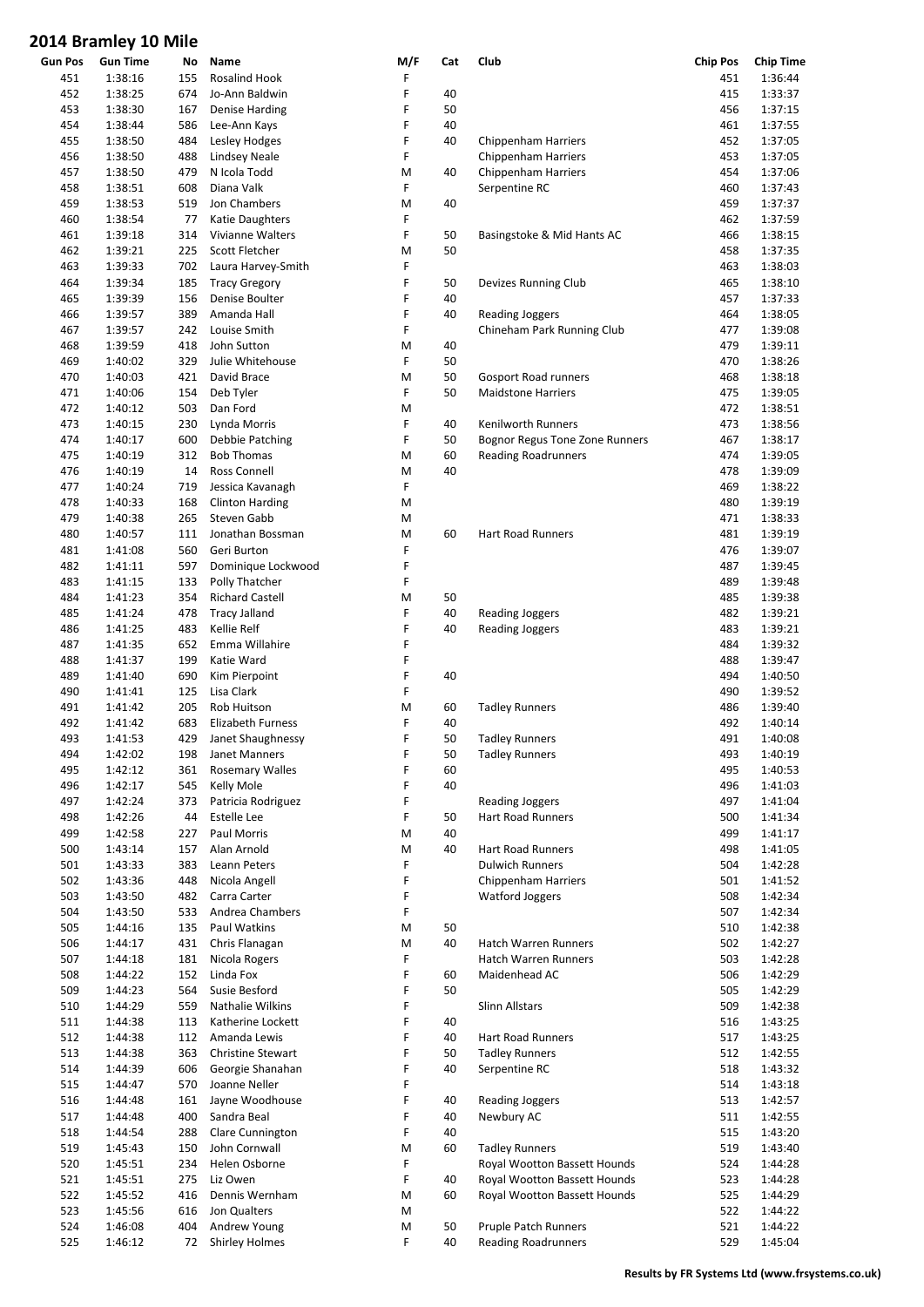| <b>Gun Pos</b> | <b>Gun Time</b> | No  | Name                      | M/F | Cat | Club                               | <b>Chip Pos</b> | <b>Chip Time</b> |
|----------------|-----------------|-----|---------------------------|-----|-----|------------------------------------|-----------------|------------------|
| 526            | 1:46:15         | 366 | Michele Purcell           | F   |     |                                    | 520             | 1:44:11          |
| 527            | 1:46:30         | 506 | Alice Hill                | F   |     |                                    | 531             | 1:45:15          |
| 528            | 1:46:30         | 36  | Jill Ford                 | F   |     | <b>Sherfield Park Runners</b>      | 533             | 1:45:27          |
| 529            | 1:46:37         | 627 | lan Thornton              | M   | 40  |                                    | 530             | 1:45:14          |
| 530            | 1:46:38         | 438 | Liz Atkinson              | F   | 60  | <b>Reading Roadrunners</b>         | 526             | 1:44:39          |
|                |                 |     |                           |     |     |                                    |                 |                  |
| 531            | 1:47:04         | 27  | <b>Kirsty Payne</b>       | M   |     |                                    | 527             | 1:45:00          |
| 532            | 1:47:05         | 26  | Karen Walton              | F   | 50  |                                    | 528             | 1:45:01          |
| 533            | 1:47:06         | 273 | Leanne Cook               | F   |     |                                    | 534             | 1:45:36          |
| 534            | 1:47:06         | 272 | Danielle Whitehouse       | F   |     |                                    | 535             | 1:45:36          |
| 535            | 1:47:24         | 283 | Louise Mcintosh           | F   |     | Cove joggers                       | 532             | 1:45:17          |
| 536            | 1:47:44         | 208 | <b>Frances Pressner</b>   | F   | 40  |                                    | 538             | 1:46:09          |
| 537            | 1:47:44         | 649 |                           | F   | 40  |                                    | 537             | 1:46:06          |
|                |                 |     | Julie Canning             |     |     |                                    |                 |                  |
| 538            | 1:47:45         | 179 | Lydia Finch               | F   |     |                                    | 536             | 1:45:39          |
| 539            | 1:48:16         | 706 | Rebecca Reddish           | F   | 40  | Slinn Allstars                     | 539             | 1:46:20          |
| 540            | 1:48:21         | 90  | Lenora Blair              | F   | 60  |                                    | 544             | 1:47:28          |
| 541            | 1:48:36         | 485 | Jackie Keep               | F   | 40  |                                    | 541             | 1:46:47          |
| 542            | 1:48:38         | 316 | <b>Walter Thorpe</b>      | M   | 60  | Basingstoke & Mid Hants AC         | 540             | 1:46:46          |
| 543            | 1:48:43         | 495 | John Bailey               | M   | 50  | <b>Reading Roadrunners</b>         | 543             | 1:47:11          |
|                |                 |     |                           |     |     |                                    |                 |                  |
| 544            | 1:48:53         | 309 | Martin Sharrod            | M   | 50  |                                    | 542             | 1:46:47          |
| 545            | 1:49:22         | 332 | Philippa Kent             | F   | 40  |                                    | 550             | 1:48:29          |
| 546            | 1:49:22         | 691 | Jo Spence                 | F   | 40  |                                    | 545             | 1:47:32          |
| 547            | 1:49:27         | 638 | Katie Bowler              | F   |     |                                    | 547             | 1:47:45          |
| 548            | 1:49:27         | 637 | Catherine Elliott         | F   |     |                                    | 546             | 1:47:45          |
| 549            | 1:49:49         | 103 | Tim Ingram                | M   | 40  |                                    | 551             | 1:48:57          |
|                |                 |     |                           |     |     |                                    |                 |                  |
| 550            | 1:49:54         | 710 | <b>Shirley Perry</b>      | F   | 50  | Swindon Striders                   | 548             | 1:48:06          |
| 551            | 1:50:15         | 34  | Hella Lipper              | F   | 40  | Tri20                              | 549             | 1:48:21          |
| 552            | 1:50:16         | 662 | <b>Rina Ness</b>          | F   | 40  |                                    | 554             | 1:49:33          |
| 553            | 1:50:48         | 675 | Gemma Best                | F   |     |                                    | 552             | 1:48:57          |
| 554            | 1:50:54         | 270 | Samantha Ellis            | F   | 40  | <b>Chippenham Harriers</b>         | 553             | 1:49:10          |
| 555            | 1:51:44         | 248 | Christine Bolton          | F   | 60  |                                    | 555             | 1:50:04          |
|                |                 |     |                           |     |     |                                    |                 |                  |
| 556            | 1:52:12         | 584 | Abi Eastwell              | F   |     |                                    | 561             | 1:50:54          |
| 557            | 1:52:17         | 538 | Clare Slinn               | F   | 40  | <b>Slinn Allstars</b>              | 557             | 1:50:24          |
| 558            | 1:52:17         | 557 | Nathan Morse              | M   | 40  | Slinn Allstars                     | 556             | 1:50:24          |
| 559            | 1:52:17         | 539 | <b>Charlotte Diss</b>     | F   |     | Slinn Allstars                     | 558             | 1:50:24          |
| 560            | 1:52:36         | 118 | Victoria Prince           | F   |     |                                    | 559             | 1:50:29          |
| 561            | 1:52:36         | 116 | Caroline Edge             | F   | 50  |                                    | 560             | 1:50:29          |
|                |                 |     |                           |     |     |                                    |                 |                  |
| 562            | 1:53:00         | 83  | Laura Sears               | F   | 40  | <b>Emersons Green Running Club</b> | 562             | 1:51:16          |
| 563            | 1:53:12         | 536 | Julie Young               | F   | 40  |                                    | 563             | 1:51:26          |
| 564            | 1:53:25         | 393 | Sheila Doel               | F   | 60  | <b>Headington Road Runners</b>     | 566             | 1:51:45          |
| 565            | 1:53:29         | 395 | Amanda Williams           | F   | 40  |                                    | 565             | 1:51:40          |
| 566            | 1:53:29         | 669 | Kirstin Llewellyn         | F   | 40  |                                    | 564             | 1:51:40          |
| 567            | 1:54:25         | 593 | Vicki Jones               | F   |     |                                    | 567             | 1:52:30          |
|                |                 |     |                           | F   |     |                                    | 569             |                  |
| 568            | 1:55:10         | 715 | Lucy Flintoff             |     |     | <b>Reading Roadrunners</b>         |                 | 1:53:45          |
| 569            | 1:55:11         |     | 148 Suzanne Courtez-Brown | F   | 50  | Hart Road Runners                  | 568             | 1:53:05          |
| 570            | 1:56:06         | 424 | Madie Paterson            | F   |     | <b>Witney Road Runners</b>         | 570             | 1:54:15          |
| 571            | 1:56:25         | 667 | Andrea Marsh              | F   |     |                                    | 572             | 1:54:35          |
| 572            | 1:56:29         | 299 | Joanne Hendrie-Henderson  | F   | 50  | <b>Reading Joggers</b>             | 571             | 1:54:24          |
| 573            | 1:56:49         | 300 | Adrian Lee                | M   | 50  | Reading Joggers                    | 573             | 1:54:44          |
| 574            | 1:56:54         | 223 | Karen Sage                | F   | 40  |                                    | 574             | 1:54:55          |
|                |                 |     |                           |     |     |                                    |                 |                  |
| 575            | 1:56:54         | 203 | Maura Clark               | F   | 50  | Fetcheveryone Running Club         | 575             | 1:54:55          |
| 576            | 2:00:17         | 16  | Karen Paxford             | F   | 40  |                                    | 576             | 1:58:31          |
| 577            | 2:01:13         | 92  | Katherine Heaton          | F   |     | <b>Reading Roadrunners</b>         | 577             | 1:59:10          |
| 578            | 2:01:36         | 351 | Christine Batchelor       | F   | 40  |                                    | 578             | 2:00:24          |
| 579            | 2:02:19         | 521 | Adam Dunajko              | M   |     | St Albans Striders                 | 584             | 2:02:14          |
| 580            | 2:03:24         | 330 | Helen Brown               | F   | 40  | Slinn Allstars                     | 579             | 2:01:27          |
| 581            | 2:03:24         | 348 | Sarah Davis               | F   | 40  | Slinn Allstars                     | 580             | 2:01:27          |
|                |                 |     |                           |     |     |                                    |                 |                  |
| 582            | 2:03:37         | 43  | Rob Hannam                | M   |     | Chineham Park Running Club         | 581             | 2:01:29          |
| 583            | 2:03:37         | 222 | Kerry Monaghan            | F   | 40  | Chineham Park Running Club         | 582             | 2:01:29          |
| 584            | 2:03:49         | 714 | Jim Day                   | M   | 40  |                                    | 583             | 2:01:38          |
| 585            | 2:05:02         | 210 | Susan Rayment             | F   |     |                                    | 585             | 2:03:56          |
| 586            | 2:06:46         | 215 | Jayne Peggrem             | F   |     |                                    | 586             | 2:04:59          |
| 587            | 2:06:56         | 134 | Sarah Holton              | F   |     |                                    | 587             | 2:05:09          |
| 588            | 2:06:57         | 490 | Peter White               | M   | 60  | <b>Reading Joggers</b>             | 590             | 2:05:37          |
|                |                 |     |                           |     |     |                                    |                 |                  |
| 589            | 2:07:21         | 571 | <b>Bridgette Billings</b> | F   | 40  |                                    | 588             | 2:05:33          |
| 590            | 2:07:21         | 260 | Alexis Yule               | F   |     |                                    | 589             | 2:05:33          |
| 591            | 2:09:06         | 594 | Charlotte Jones           | F   |     |                                    | 593             | 2:07:10          |
| 592            | 2:09:18         | 264 | Karen Gladman             | F   | 40  | Chineham Park Running Club         | 591             | 2:07:10          |
| 593            | 2:09:18         | 233 | Jenny Boyle               | F   | 40  | Chineham Park Running Club         | 592             | 2:07:10          |
| 594            | 2:12:40         | 153 | Colin Wearn               | M   | 40  |                                    | 594             | 2:10:34          |
| 595            |                 | 102 | Mary Wakefield            | F   | 50  | <b>Swindon Allstars</b>            | 595             | 2:11:05          |
|                | 2:13:03         |     |                           |     |     |                                    |                 |                  |
| 596            | 2:13:49         | 585 | Dave Brown                | M   |     |                                    | 596             | 2:11:42          |
| 597            | 2:14:03         | 471 | Derek Vere                | M   | 60  | Verco Joggers                      | 597             | 2:12:03          |
| 598            | 2:14:57         | 435 | Derek Primmer             | M   |     |                                    | 598             | 2:12:49          |
| 599            | 2:16:09         | 39  | Derek Winslow             | M   | 60  | Tonezone runners                   | 599             | 2:14:14          |
| 600            | 2:17:36         | 631 | Lauren Clarke             | F   |     |                                    | 600             | 2:15:33          |
|                |                 |     |                           |     |     |                                    |                 |                  |